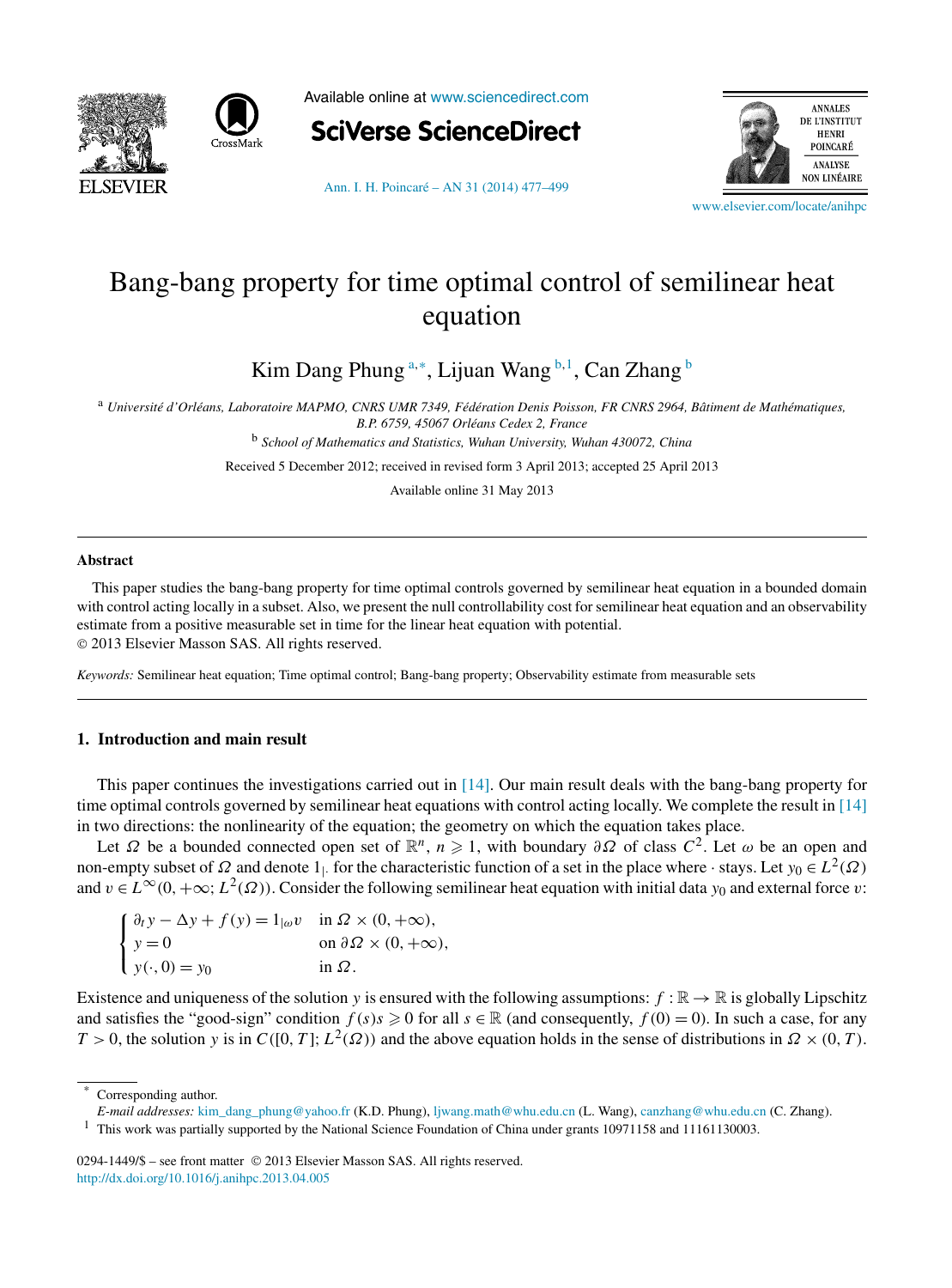<span id="page-1-0"></span>Our motivation is a null control problem for semilinear heat equations which means that our goal consists in finding  $v \in L^{\infty}(0, +\infty; L^2(\Omega))$  such that  $y(\cdot, T) = 0$  in  $\Omega$ .

The first natural null control problem solved in the literature is the following.

**Question 1.** What are the assumptions on *f* in order that the property

$$
\begin{cases} \forall y_0 \in L^2(\Omega), \ \forall T > 0, \ \exists M > 0, \ \exists v \in L^\infty\big(0, +\infty; L^2(\Omega)\big), \\ \text{such that } y(\cdot, T) = 0 \text{ in } \Omega \text{ and } ||v||_{L^\infty(0, +\infty; L^2(\Omega))} \le M \end{cases}
$$

holds? Notice that the existence of a null control *v* gives the one of the bound *M*. This property is intensively studied in the literature (see e.g.  $[2,8,7]$ ) and is called null controllability for semilinear heat equation. It holds for any nonlinear terms which are locally Lipschitz and slightly superlinear. Precisely, it is enough for *f* to satisfy  $f(0) = 0$  and

$$
\lim_{|s| \to \infty} \frac{|f(s)|}{|s| \ln^{3/2} (1+|s|)} = 0.
$$

In particular, if we assume that  $f$  is globally Lipschitz with  $f(0) = 0$ , then null controllability for the corresponding semilinear heat equation holds.

However, we can formulate another type of null control problem as follows.

**Question 2.** What are the assumptions on *f* in order that the property

$$
\begin{cases} \forall y_0 \in L^2(\Omega), \ \forall M > 0, \ \exists T > 0, \ \exists v \in L^\infty\big(0, +\infty; L^2(\Omega)\big), \\ \text{such that } y(\cdot, T) = 0 \text{ in } \Omega \text{ and } ||v||_{L^\infty(0, +\infty; L^2(\Omega))} \le M \end{cases}
$$

holds? In this article, we will prove the existence of *T* and *v* under the assumption that *f* is globally Lipschitz and satisfies the "good-sign" condition. Once existence of a couple  $(y, v)$  is established for  $y_0 \in L^2(\Omega) \setminus \{0\}$  and  $M > 0$ given, via suitable assumption on *f* , we introduce the following admissible set of controls

 $V_M = \{ v \in L^\infty(0, +\infty; L^2(\Omega)) ; ||v||_{L^\infty(0, +\infty; L^2(\Omega))} \leq M \text{ and the solution } y$ 

corresponding to *v* satisfies  $y(\cdot, T) = 0$  in  $\Omega$  for some  $T > 0$ .

Among all the control functions  $v \in V_M$ , we select the infimum of all such time:

$$
T^* = \inf\{T; v \in \mathcal{V}_M\},\
$$

i.e., the minimal time needed to drive the system to rest with control functions in  $V_M$ .

A control  $v^*$  such that the corresponding solution *y* satisfies  $y(\cdot, T^*) = 0$  in  $\Omega$  is called time optimal control. In this article, we shall prove the existence of a time optimal control  $v^*$  under the assumption that  $f$  is globally Lipschitz and satisfies the "good-sign" condition.

Now, we are able to state our main result.

**Theorem 1.** Let  $f : \mathbb{R} \to \mathbb{R}$  be a globally Lipschitz function satisfying  $f(s)s \geq 0$  for all  $s \in \mathbb{R}$ . Then for any  $y_0 \in \mathbb{R}$  $L^2(\Omega)\setminus\{0\}$  *and any*  $M > 0$ *, any time optimal control*  $v^*$  *satisfies the bang-bang property:*  $||v^*(\cdot,t)||_{L^2(\Omega)} = M$  *for*  $a.e. t \in (0, T^*)$ .

Clearly, bang-bang property is of high importance in optimal control theory as mentioned in [\[6\]](#page-21-0) and [\[11\].](#page-21-0) In particular, the bang-bang property for certain time optimal controls governed by parabolic equations can be provided by making use of Pontryagin's maximum principle (see [\[9,10,17\]\)](#page-21-0). Another approach to get bang-bang property for linear heat equation consists in following a strategy based on null controllability with control functions acting on measurable set in time variable as in  $[12]$  and  $[16]$ . Recently, the authors in  $[1]$  established an observability inequality for the linear heat equation, where the observation is a subset of positive measure in space and time, and from which they obtained another kind of bang-bang property of time optimal problem for the linear heat equation with bounded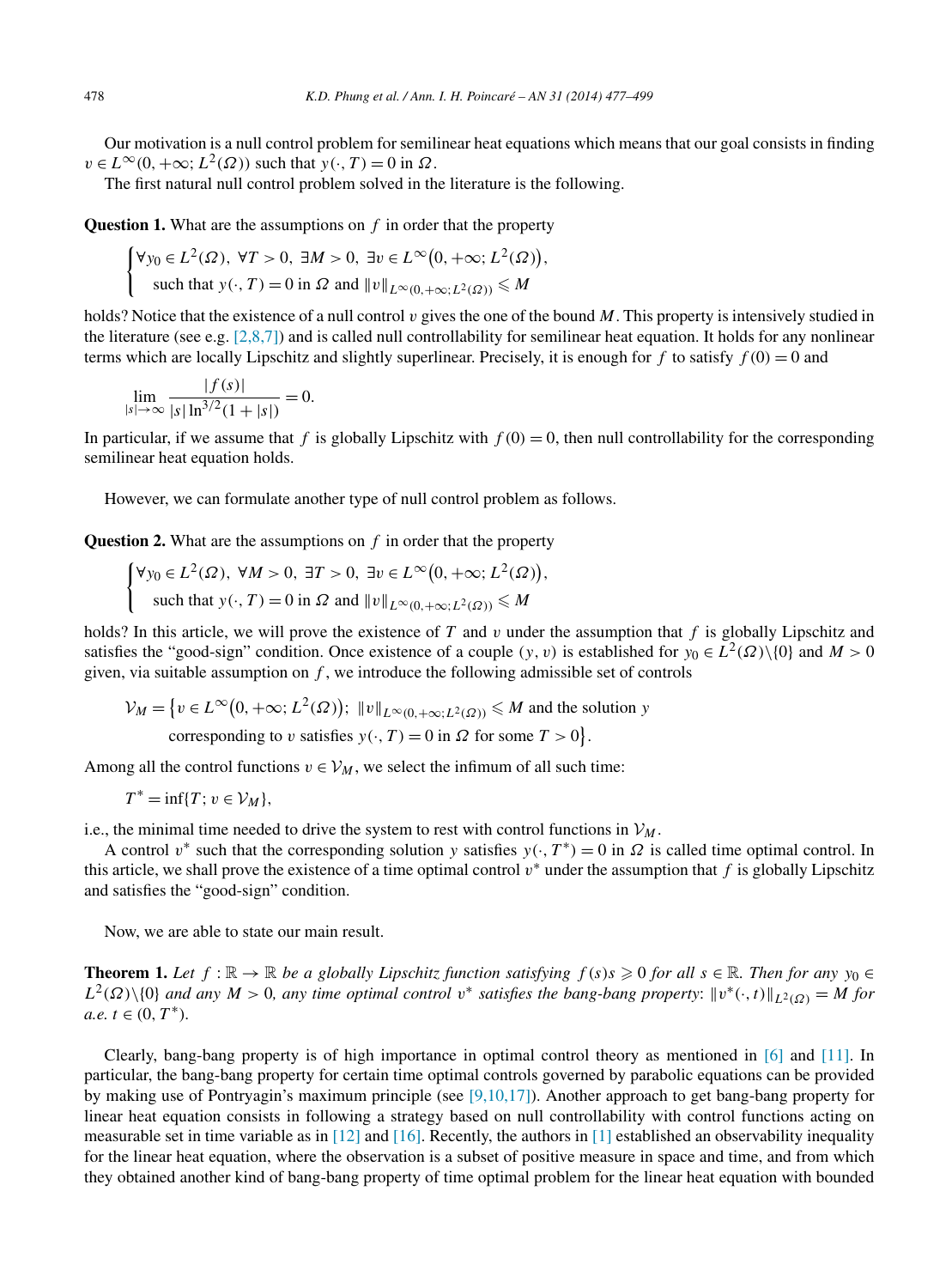<span id="page-2-0"></span>controls in space and time. Naturally, the extension of this strategy for nonlinear parabolic equations requires a fixed point argument and an observability inequality for heat equations with space- and time-dependent potentials.

This paper is organized as follows. Section 2 is devoted to the null controllability for semilinear heat equation with control functions acting on  $\omega \times E$  where  $|E| > 0$ . We present (see Theorem 2) and prove an estimate of the cost of the control functions when  $f$  is globally Lipschitz. Before giving the proof of Theorem 2, we recall the linear case and the observability estimate needed (see [Theorem 4\)](#page-3-0). In Section [3,](#page-6-0) applying Theorem 2 in a very special case, we prove the existence for admissible control (see [Theorem 5\)](#page-6-0) when *f* is globally Lipschitz and satisfies the "good-sign" condition. Next we deduce the existence of time optimal (see [Theorem 6\)](#page-7-0). The proof of our main result, [Theorem 1,](#page-1-0) concerning the bang-bang property for time optimal controls governed by semilinear heat equation with local control is given in Section [4.](#page-8-0) Finally, in Section [5,](#page-9-0) we prove the observability estimate of [Theorem 4.](#page-3-0)

## **2. Null controllability for semilinear heat equation**

The goal of this section is to present the null controllability for semilinear heat equation with control functions acting on  $\omega \times E$  where  $|E| > 0$ . A particular attention is given to the cost estimate.

**Theorem 2.** Let  $f : \mathbb{R} \to \mathbb{R}$  be a globally Lipschitz function. Let  $0 \leq T_0 < T_1 < T_2$  and  $E \subset (T_1, T_2)$  with  $|E| > 0$ *. Then for any*  $\phi \in C([T_0, T_2], L^2(\Omega))$  *and any*  $w_0 \in L^2(\Omega)$ *, there are a constant*  $\kappa > 0$  *and a function*  $v_1 \in L^\infty(0, +\infty; L^2(\Omega))$  *such that* 

$$
||v_1||_{L^{\infty}(0,+\infty;L^2(\Omega))} \leq \kappa ||w_0||_{L^2(\Omega)}
$$

*and the solution*  $w = w(x, t)$  *of* 

 $\mathbf{f}$  $\mathbf{I}$  $\mathbf{I}$  $\partial_t w - \Delta w + f(\phi + w) - f(\phi) = 1_{|\omega \times E} v_1$  *in*  $\Omega \times (T_0, T_2)$ ,  $w = 0$  *on*  $\partial \Omega \times (T_0, T_2)$ ,  $w(\cdot, T_0) = w_0$  *in*  $\Omega$ ,

*satisfies*  $w(\cdot, T_2) = 0$  *in*  $L^2(\Omega)$ *. Further,* 

$$
\kappa = e^{\widetilde{K}} e^{c(T_1 - T_0)} e^{K(1 + c + c(T_2 - T_1))}.
$$

*Here,*  $c = c(f)$ ,  $K = K(\Omega, \omega) > 1$  and  $\tilde{K} = \tilde{K}(\Omega, \omega, E)$  are positive constants which do not depend on  $T_0$ .

**Remark 1.** When  $E = (T_1, T_2)$ , then  $\kappa = e^{c(T_1 - T_0)} e^{K(1 + \frac{1}{T_2 - T_1} + c + c(T_2 - T_1))}$ .

## *2.1. Linear case*

In this section, we treat the case  $f(\phi + w) = aw + f(\phi)$  that is the linear heat equation with potential.

**Theorem 3.** Let  $0 \le T_0 < T_1 < T_2$  and  $E \subset (T_1, T_2)$  with  $|E| > 0$ . Let  $a \in L^{\infty}(\Omega \times (T_0, T_2))$ . Then for any  $z_0 \in$  $L^2(\Omega)$ *, there is a function*  $v_0 \in L^\infty(\Omega \times (0, +\infty))$  *such that the solution*  $z = z(x, t)$  *of* 

 $\mathbf{f}$  $\mathbf{I}$  $\mathbf l$  $\partial_t z - \Delta z + az = 1_{|\omega \times E} v_0$  *in*  $\Omega \times (T_0, T_2)$ ,  $z = 0$  *on*  $\partial \Omega \times (T_0, T_2)$ ,  $z(\cdot, T_0) = z_0$  *in*  $\Omega$ ,

*satisfies*  $z(\cdot, T_2) = 0$  *in*  $L^2(\Omega)$ *. Further,* 

 $\Vert v_0 \Vert_{L^{\infty}(\Omega \times (0, +\infty))} \leq e^{\widetilde{K}} e^{(T_1 - T_0) \Vert a \Vert_{L^{\infty}(\Omega \times (T_0, T_1))}}$  $\times e^{K(1+(T_2-T_1)\|a\|_{L^{\infty}(\Omega \times (T_1,T_2))}+\|a\|_{L^{\infty}(\Omega \times (T_1,T_2))}^{2/3})} \|z_0\|_{L^2(\Omega)}.$ 

*Here,*  $K = K(\Omega, \omega) > 1$  and  $\tilde{K} = \tilde{K}(\Omega, \omega, E)$  are positive constants which do not depend on  $T_0$ .

**Remark 2.** When  $E = (T_1, T_2)$ , then  $\widetilde{K} = K \frac{1}{T_2 - T_1}$ .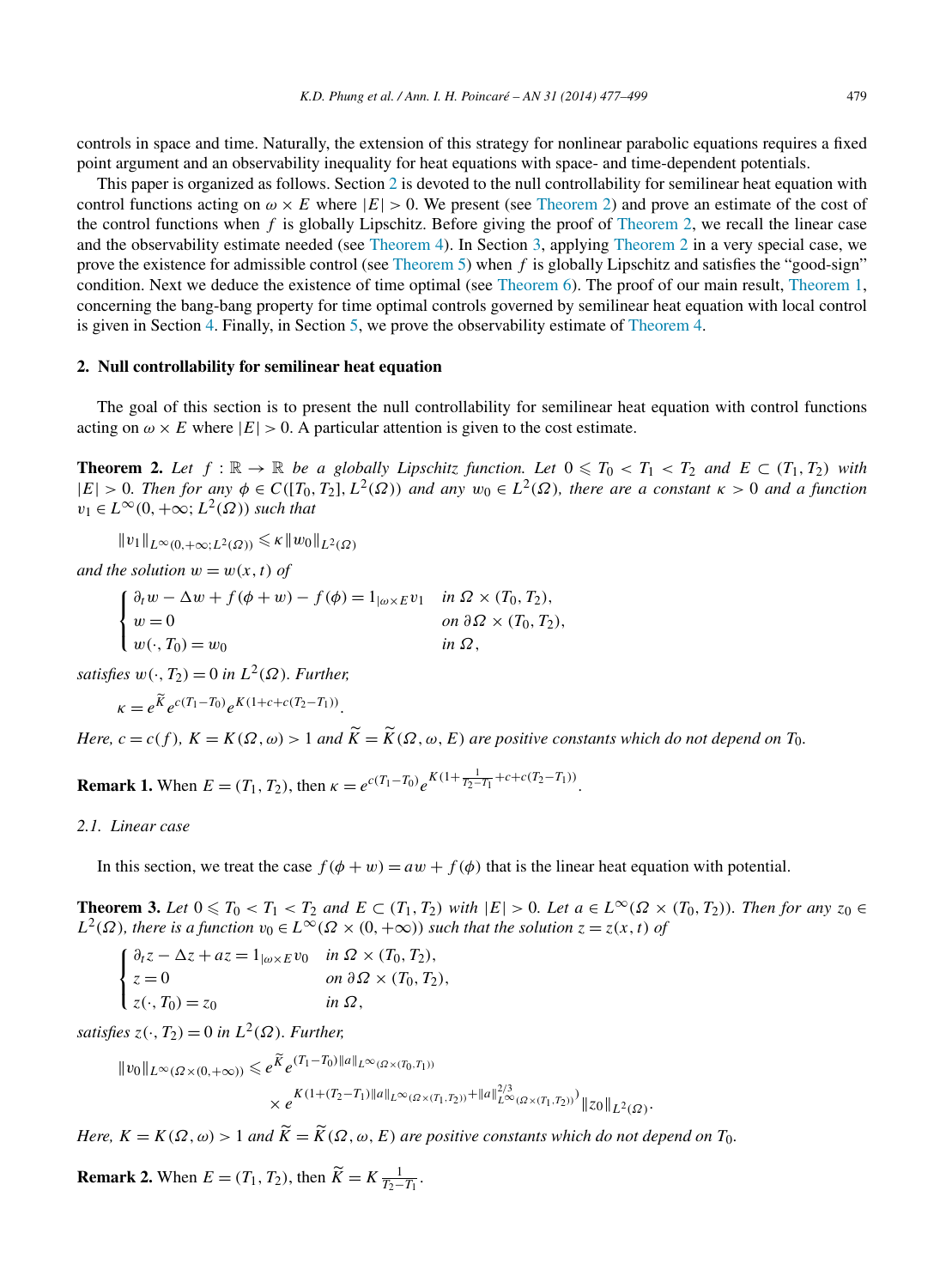<span id="page-3-0"></span>**Proof of Theorem 3.** We divide its proof into three steps. In the first step, we start to solve

$$
\begin{cases} \n\partial_t z - \Delta z + az = 0 & \text{in } \Omega \times (T_0, T_1), \\ \nz = 0 & \text{on } \partial \Omega \times (T_0, T_1), \\ \nz(\cdot, T_0) = z_0 & \text{in } \Omega. \n\end{cases}
$$

Therefore,  $z(\cdot, T_1) \in L^2(\Omega)$  and it is well-known that

$$
\|z(\cdot,T_1)\|_{L^2(\Omega)} \leqslant e^{(T_1-T_0)\|a\|_{L^{\infty}(\Omega \times (T_0,T_1))}}\|z_0\|_{L^2(\Omega)}.
$$

The second step consists in establishing the existence of a function  $v \in L^{\infty}(\Omega \times (0, +\infty))$  such that the solution  $\tilde{z} = \tilde{z}(x, t)$  of

$$
\begin{cases} \partial_t \tilde{z} - \Delta \tilde{z} + a \tilde{z} = 1_{|\omega \times E} v & \text{in } \Omega \times (T_1, T_2), \\ \tilde{z} = 0 & \text{on } \partial \Omega \times (T_1, T_2), \\ \tilde{z}(\cdot, T_1) = z(\cdot, T_1) & \text{in } \Omega, \end{cases}
$$

satisfies  $\tilde{z}(\cdot, T_2) = 0$  in  $L^2(\Omega)$ . Further,

$$
||v||_{L^{\infty}(\Omega\times(T_1,T_2))} \leq e^{\widetilde{K}}e^{K(1+(T_2-T_1)||a||_{L^{\infty}(\Omega\times(T_1,T_2))}+||a||_{L^{\infty}(\Omega\times(T_1,T_2))}^{2/3})}||z(\cdot,T_1)||_{L^2(\Omega)}.
$$

Here,  $K = K(\Omega, \omega) > 1$  and  $\tilde{K} = \tilde{K}(\Omega, \omega, E)$  are positive constants which do not depend on  $T_0$ . Finally, in the last step, we choose

$$
v_0(\cdot, t) = \begin{cases} 0 & \text{if } t \in (0, T_1) \cup [T_2, +\infty), \\ v(\cdot, t) & \text{if } t \in [T_1, T_2). \end{cases}
$$

Since

$$
||v_0||_{L^{\infty}(\Omega\times(0,+\infty))} = ||v||_{L^{\infty}(\Omega\times(T_1,T_2))},
$$

the desired result holds. It is standard to get the existence of the above function  $v$  from an observability estimate. More precisely, we apply the following result. Its proof is provided in Section [5.](#page-9-0)  $\Box$ 

**Theorem 4** *(Observability estimate). Let ω be an open and non-empty subset of Ω. Let T >* 0 *and E be a subset of positive measure in*  $(0, T)$ *. Then there are two constants*  $K = K(\Omega, \omega)$  *and*  $\tilde{K} = \tilde{K}(\Omega, \omega, E) > 0$  *such that for any a* = *a*(*x, t*) ∈ *L*<sup>∞</sup>( $\Omega$  × (0*,T*)) *and any*  $\varphi_0$  ∈ *L*<sup>2</sup>( $\Omega$ )*, the solution*  $\varphi = \varphi(x, t)$  *of* 

$$
\begin{cases} \n\partial_t \varphi - \Delta \varphi + a\varphi = 0 & \text{in } \Omega \times (0, T), \\ \n\varphi = 0 & \text{on } \partial \Omega \times (0, T), \\ \n\varphi(\cdot, 0) = \varphi_0 & \text{in } \Omega, \n\end{cases}
$$

*satisfies*

$$
\left\|\varphi(\cdot,T)\right\|_{L^2(\Omega)} \leqslant e^{\widetilde{K}}e^{K(1+T\|a\|_{L^{\infty}(\Omega\times(0,T))}+\|a\|_{L^{\infty}(\Omega\times(0,T))}^{2/3})}\int\limits_{\omega\times E}\left|\varphi(x,t)\right|dx\,dt.
$$

**Remark 3.** This is a refined observability estimate. When  $E = (0, T)$ , then the observability constant becomes

$$
e^{K(1+\frac{1}{T}+T\|a\|_{L^{\infty}(\Omega\times(0,T))}+\|a\|_{L^{\infty}(\Omega\times(0,T))}^{2/3})}.
$$

This is in accordance with the work of [\[4\].](#page-21-0) When *E* is a positive measurable set with 0 its Lebesgue point, then the observability constant becomes, for some  $\ell_1 \in E \cap (0, T)$ ,

$$
e^{K(1+\frac{1}{\ell_1}+\ell_1\|a\|_{L^{\infty}(\Omega\times(0,T))}+\|a\|_{L^{\infty}(\Omega\times(0,T))}^{2/3})}.
$$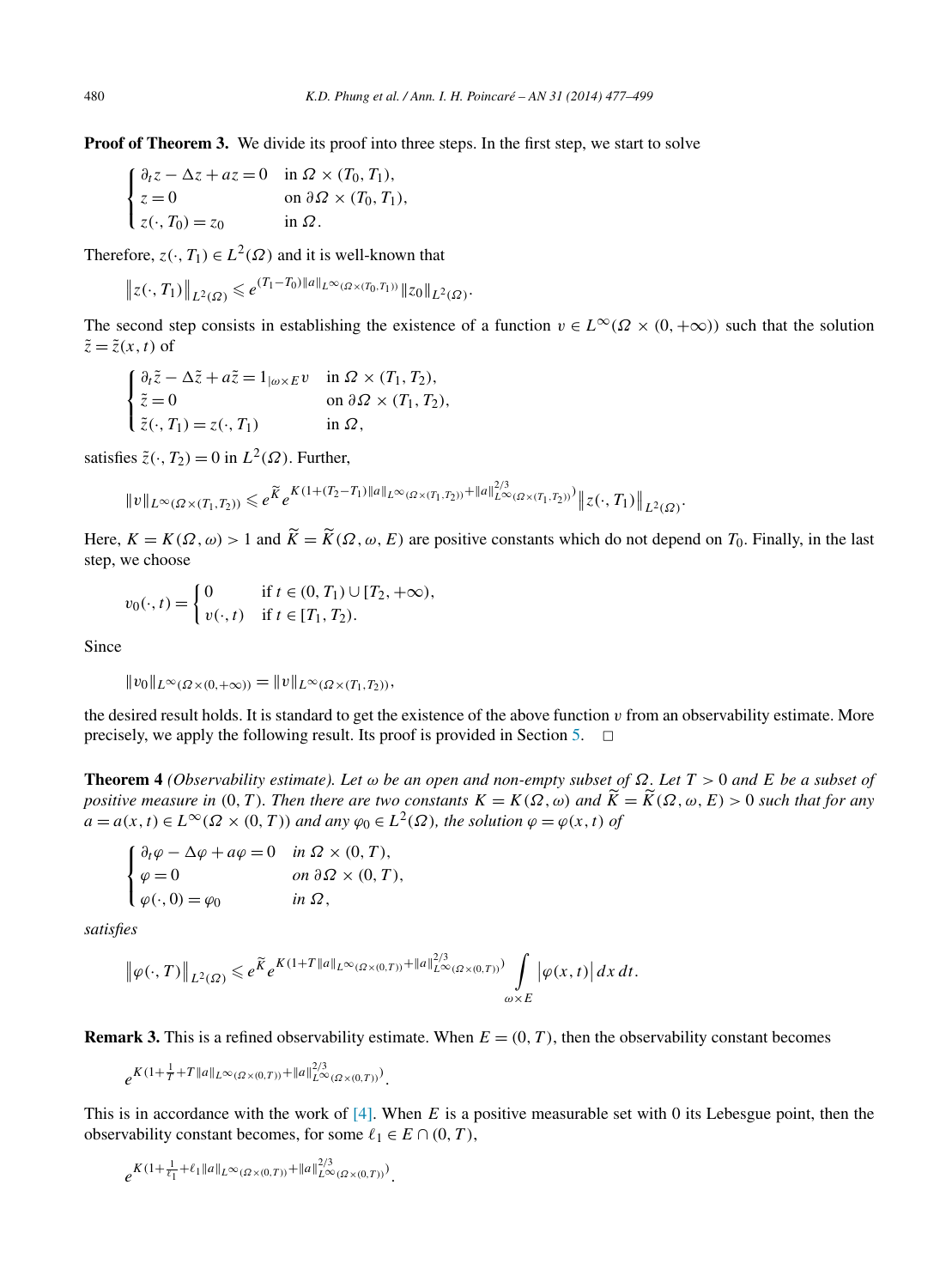#### <span id="page-4-0"></span>*2.2. Nonlinear case with Kakutani's fixed point*

In this section, we prove [Theorem 2.](#page-2-0) Let  $0 \leq T_0 < T_1 < T_2$  and  $E \subset (T_1, T_2)$  with  $|E| > 0$ . Let  $\phi \in$ *C*( $[T_0, T_2]$ ,  $L^2(\Omega)$ ) and  $w_0 \in L^2(\Omega)$ .

By a classical density argument, we may assume that  $f \in C^1$ . We shall use Kakutani's fixed point theorem to prove the result. First, define for any  $(x, t) \in \Omega \times (T_0, T_2)$ ,

$$
a(x, t, r) = \begin{cases} \frac{f(\phi(x, t) + r) - f(\phi(x, t))}{r} & \text{if } r \neq 0, \\ f'(\phi(x, t)) & \text{if } r = 0. \end{cases}
$$

And consider

$$
\mathcal{K} = \left\{ \xi \in L^2(\Omega \times (T_0, T_2)) ; \ \|\xi\|_{L^2(T_0, T_2; H_0^1(\Omega)) \cap H^1(T_0, T_2; H^{-1}(\Omega))} \leq \hat{\kappa} \right\}
$$

where  $\hat{k} > 0$  will be determined later. Since  $f : \mathbb{R} \to \mathbb{R}$  is a globally Lipschitz function, we have that for a.e.  $(x, t) \in$  $\Omega \times (T_0, T_2)$  and any  $r \in \mathbb{R}$ 

 $|a(x,t,r)| \le L(f)$ 

where  $L(f) > 0$  is the Lipschitz constant of the function  $f$ .

Next, using the fact  $L^{\infty}(\Omega \times (0, +\infty)) \subset L^{\infty}(0, +\infty; L^2(\Omega))$ , we know by [Theorem 3](#page-2-0) that for any  $\xi \in L^2(\Omega \times$  $(T_0, T_2)$ ), there are a function  $v_0 \in L^\infty(0, +\infty; L^2(\Omega))$  and a corresponding solution  $z = z(x, t)$  of

$$
\begin{cases}\n\partial_t z - \Delta z + a(\cdot, \cdot, \xi(\cdot, \cdot))z = 1_{|\omega \times E} v_0 & \text{in } \Omega \times (T_0, T_2), \\
z = 0 & \text{on } \partial \Omega \times (T_0, T_2), \\
z(\cdot, T_0) = w_0 & \text{in } \Omega,\n\end{cases}
$$
\n(2.1)

such that

$$
z(\cdot, T_2) = 0 \quad \text{in } L^2(\Omega) \tag{2.2}
$$

and

$$
||v_0||_{L^{\infty}(0,+\infty;L^2(\Omega))} \leq \widehat{K}||w_0||_{L^2(\Omega)}.
$$
\n(2.3)

Here and throughout the proof of [Theorem](#page-2-0) 2,

$$
\widehat{K} = e^{\widetilde{K}} e^{(T_1 - T_0)L(f)} e^{K(1 + (T_2 - T_1)L(f) + L(f)^{2/3})}
$$

where  $K = K(\Omega, \omega) > 1$  and  $\tilde{K} = \tilde{K}(\Omega, \omega, E)$  are positive constants which do not depend on  $T_0$ . Therefore, we can define the map

$$
\Lambda: \mathcal{K} \to L^2(\Omega \times (T_0, T_2)),
$$
  

$$
\xi \mapsto z
$$

where  $(2.1)$ ,  $(2.2)$ ,  $(2.3)$  hold.

Now, we check that Kakutani's fixed point theorem is applicable. For convenience, let us state this result (see e.g. [\[3\]\)](#page-21-0).

**Theorem** *(Kakutani's fixed point). Let* Z *be a Banach space and Π be a non-empty convex compact subset of* Z*. Let*  $\Lambda : \Pi \to \mathcal{Z}$  *be a set-valued mapping satisfying the following assumptions:* 

- *i*) *Λ*(*ξ*) *is a non-empty convex set of*  $Z$  *for every*  $ξ ∈ Π$ *.*
- ii)  $\Lambda(\Pi) \subset \Pi$ .
- iii)  $\Lambda: \Pi \to \mathcal{Z}$  *is upper semicontinuous in*  $\mathcal{Z}$ *.*

*Then Λ possesses a fixed point in the set Π.*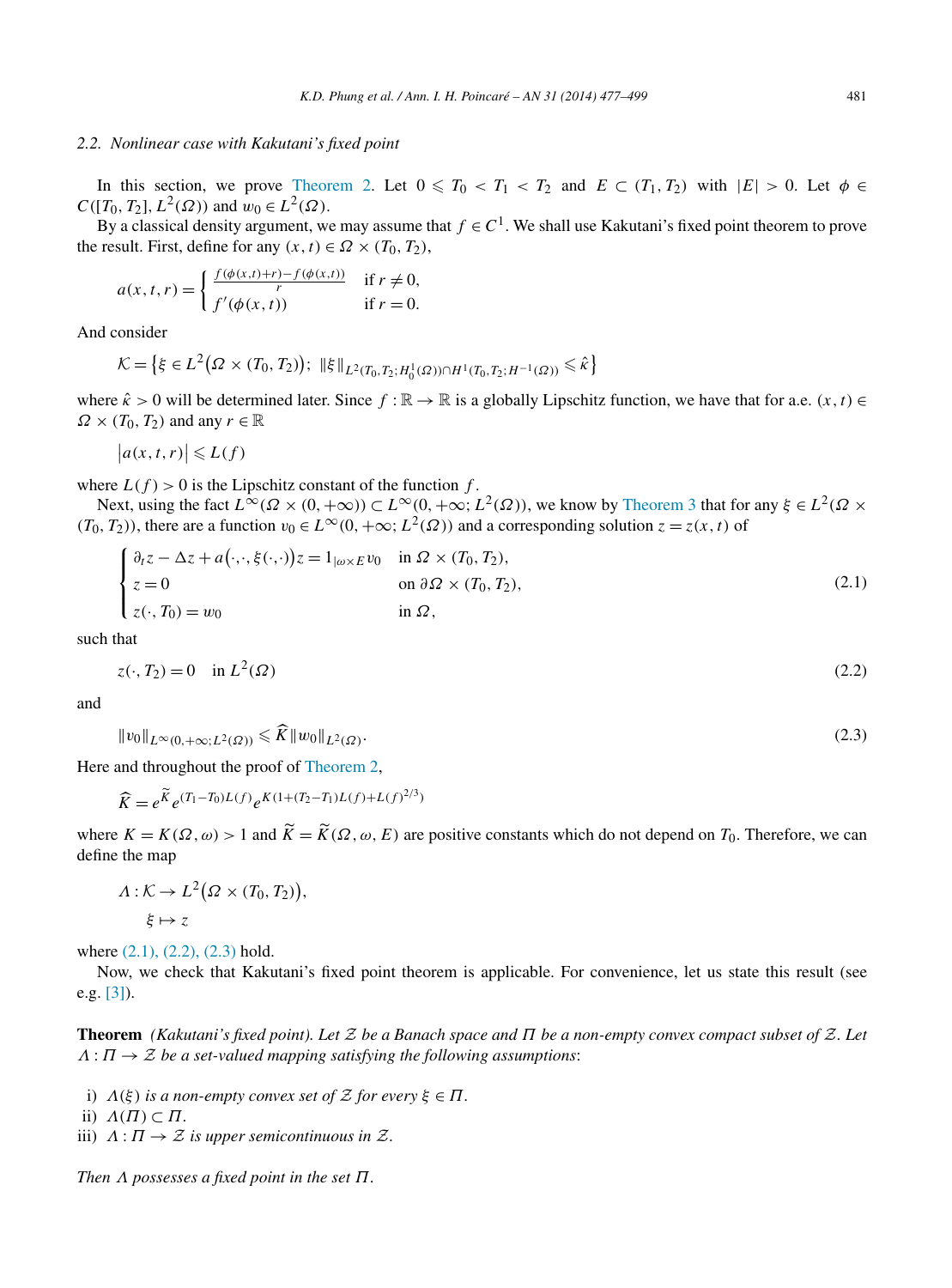<span id="page-5-0"></span>Here  $\mathcal{Z} = L^2(\Omega \times (T_0, T_2))$  and  $\Pi = \mathcal{K}$  with an adequate choice of  $\hat{\kappa}$  given below. Clearly,  $\mathcal{K}$  is a non-empty convex compact set in  $L^2(\Omega \times (T_0, T_2))$ . Further, from the above arguments,  $\Lambda(\xi)$  is a non-empty convex set in  $L^2(\Omega \times (T_0, T_2))$ . Thus i) holds.

Let us prove that ii) holds with an adequate choice of  $\hat{\kappa}$ . By a standard energy method, using the fact that  $|a| \le L(f)$ and  $(2.1)$ ,  $(2.2)$ ,  $(2.3)$ , there exists  $C > 0$  such that

$$
||z||_{C([T_0,T_2];L^2(\Omega))}^2 + \int_{T_0}^{T_2} ||z(\cdot,t)||_{H_0^1(\Omega)}^2 dt \leq C ||w_0||_{L^2(\Omega)}^2.
$$

Combining the latter with the fact that  $|a| \le L(f)$ , we deduce that the solution *z* satisfies

$$
||z||_{L^2(T_0,T_2;H_0^1(\varOmega))\cap H^1(T_0,T_2;H^{-1}(\varOmega))}\leq C||w_0||_{L^2(\varOmega)},
$$

*T*<sup>2</sup>

for some  $C = C(\Omega, \omega, E, T_2, L(f))$  which is a positive constant which does not depend on  $T_0$ . Hence, if we take  $\hat{\kappa}$ as follows

$$
\hat{\kappa} = C \|w_0\|_{L^2(\Omega)}
$$

then  $\Lambda(\mathcal{K}) \subset \mathcal{K}$ .

Let us finally prove the upper semicontinuity of  $\Lambda : \mathcal{K} \to L^2(\Omega \times (T_0, T_2))$ . We need to prove that if  $\xi_m \in \mathcal{K} \to \xi$ strongly in  $L^2(\Omega \times (T_0, T_2))$  and if  $p_m \in \Lambda(\xi_m) \to p$  strongly in  $L^2(\Omega \times (T_0, T_2))$ , then  $p \in \Lambda(\xi)$ . To this end, firstly, we claim that there exists a subsequence of  $(m)_{m\geq 1}$ , still denoted in the same manner, such that

$$
a(\cdot,\cdot,\xi_m(\cdot,\cdot))p_m \to a(\cdot,\cdot,\xi(\cdot,\cdot))p \quad \text{strongly in } L^2(\Omega \times (T_0,T_2)).
$$
\n
$$
(2.4)
$$

Indeed, since  $\xi_m \to \xi$  strongly in  $L^2(\Omega \times (T_0, T_2))$ , we have that there exists a subsequence of  $(m)_{m \geq 1}$ , still denoted by itself, such that

$$
\xi_m(x, t) \to \xi(x, t) \quad \text{for a.e. } (x, t) \in \Omega \times (T_0, T_2).
$$

On one hand, for  $(x, t)$  with  $\xi(x, t) \neq 0$ , by the above, there exists a positive integer  $m_0$  depending on  $(x, t)$  such that

$$
\xi_m(x,t)\neq 0 \quad \forall m\geq m_0,
$$

which implies by the definition of *a*,

$$
a(x, t, \xi_m(x, t)) \to a(x, t, \xi(x, t)) \quad \text{as } m \to +\infty.
$$
 (2.5)

On the other hand, for any  $(x, t)$  such that  $\xi(x, t) = 0$ , by the definition of *a*, we have that  $a(x, t, \xi(x, t)) =$  $f'(\phi(x,t))$ . Since

$$
a(x, t, \xi_m(x, t)) = \begin{cases} \frac{f(\phi(x, t) + \xi_m(x, t)) - f(\phi(x, t))}{\xi_m(x, t)} & \text{if } \xi_m(x, t) \neq 0, \\ f'(\phi(x, t)) & \text{if } \xi_m(x, t) = 0, \end{cases}
$$

it gives

 $a(x, t, \xi_m(x, t)) \to a(x, t, \xi(x, t))$  as  $m \to +\infty$ .

This, combined with  $(2.5)$ , implies

$$
a(x, t, \xi_m(x, t)) \to a(x, t, \xi(x, t)) \quad \text{for a.e. } (x, t) \in \Omega \times (T_0, T_2).
$$

From the latter, the fact that  $|a| \le L(f)$  and the Lebesgue dominated convergence theorem it follows that

$$
\|a(\cdot,\cdot,\xi_m(\cdot,\cdot))p_m - a(\cdot,\cdot,\xi(\cdot,\cdot))p\|_{L^2(\Omega \times (T_0,T_2))}^2 \n\leq 2\|a(\cdot,\cdot,\xi_m(\cdot,\cdot))(p_m - p)\|_{L^2(\Omega \times (T_0,T_2))}^2 + 2\|(a(\cdot,\cdot,\xi_m(\cdot,\cdot)) - a(\cdot,\cdot,\xi(\cdot,\cdot)))p\|_{L^2(\Omega \times (T_0,T_2))}^2 \n\leq 2L(f)^2\|p_m - p\|_{L^2(\Omega \times (T_0,T_2))}^2 + 2\|(a(\cdot,\cdot,\xi_m(\cdot,\cdot)) - a(\cdot,\cdot,\xi(\cdot,\cdot)))p\|_{L^2(\Omega \times (T_0,T_2))}^2 \n\to 0.
$$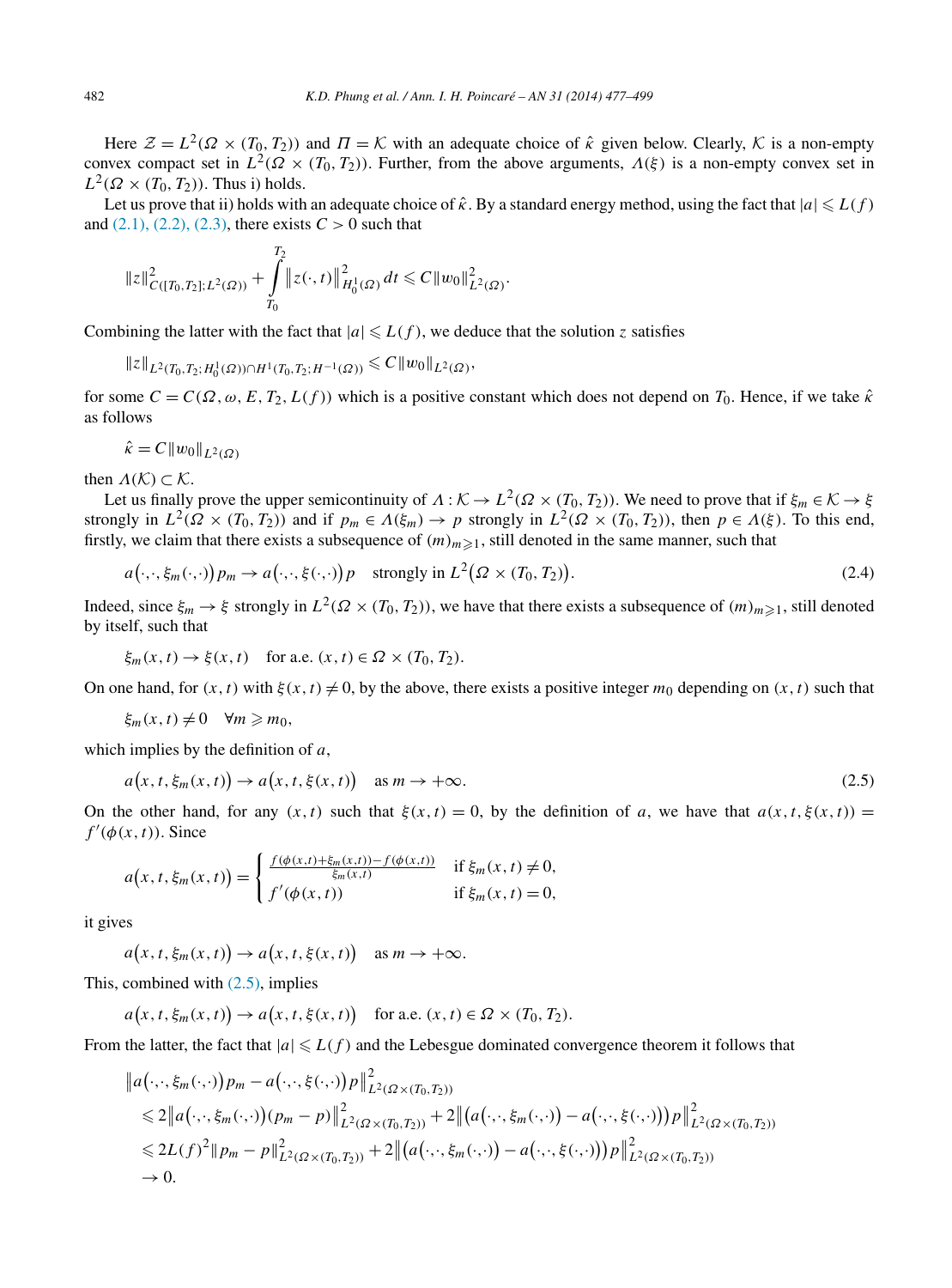<span id="page-6-0"></span>This completes the proof of [\(2.4\).](#page-5-0) Secondly, since  $p_m \in \Lambda(\xi_m)$ , there exists  $(v_m)_{m \geq 1}$  satisfying

$$
\begin{cases}\n(p_m)_t - \Delta p_m + a(\cdot, \cdot, \xi_m(\cdot, \cdot)) p_m = 1_{|\omega \times E} v_m & \text{in } \Omega \times (T_0, T_2), \\
p_m = 0 & \text{on } \partial \Omega \times (T_0, T_2), \\
p_m(\cdot, T_0) = w_0 & \text{in } \Omega, \\
p_m(\cdot, T_2) = 0 & \text{in } \Omega, \\
\|p_m\|_{L^2(T_0, T_2; H_0^1(\Omega)) \cap H^1(T_0, T_2; H^{-1}(\Omega))} + \|p_m\|_{L^2(T_1, T_2; H^2(\Omega) \cap H_0^1(\Omega)) \cap H^1(T_1, T_2; L^2(\Omega))} \leq C,\n\end{cases}
$$
\n(2.6)

where  $C > 0$  is a constant independent of *m*, and

$$
||v_m||_{L^{\infty}(0, +\infty; L^2(\Omega))} \leqslant K ||w_0||_{L^2(\Omega)}.
$$
\n(2.7)

Thus, we deduce the existence of *v* and subsequences  $(v_{m'})_{m'} \ge 1$  and  $(p_{m'})_{m'} \ge 1$  such that

$$
v_{m'} \to v \quad \text{weakly star in } L^{\infty}(0, +\infty; L^{2}(\Omega)), \tag{2.8}
$$

$$
p_{m'} \to p \quad \text{weakly in } L^2(T_0, T_2; H_0^1(\Omega)) \cap H^1(T_0, T_2; H^{-1}(\Omega)), \tag{2.9}
$$

$$
p_{m'}(\cdot, T_2) \to p(\cdot, T_2) \quad \text{strongly in } L^2(\Omega). \tag{2.10}
$$

Finally, passing to the limit for  $m' \to +\infty$  in (2.6) and (2.7), by [\(2.4\) and \(2.8\), \(2.9\), \(2.10\),](#page-5-0) we obtain that  $p \in \Lambda(\xi)$ .

By Kakutani's fixed point theorem, we conclude that there exists  $w \in \mathcal{K}$  with an adequate choice of  $\hat{\kappa}$  such that  $w \in A(w)$ , i.e., there is a control  $v_1 \in L^{\infty}(0, +\infty; L^2(\Omega))$  satisfying

$$
||v_1||_{L^{\infty}(0,+\infty;L^2(\Omega))} \leq \tilde{K}||w_0||_{L^2(\Omega)},
$$

with the same  $\hat{K}$  given in [\(2.3\),](#page-4-0) and the corresponding solution  $w = w(x, t)$  solves

| $\int \partial_t w - \Delta w + a(\cdot, \cdot, w(\cdot, \cdot))w = 1_{ \omega \times E} v_1$ in $\Omega \times (T_0, T_2)$ , |                                          |
|-------------------------------------------------------------------------------------------------------------------------------|------------------------------------------|
| $\begin{cases} w = 0 \end{cases}$                                                                                             | on $\partial \Omega \times (T_0, T_2)$ , |
| $w(\cdot, T_0) = w_0$                                                                                                         | in $\Omega$ ,                            |
| $w(\cdot, T_2) = 0$                                                                                                           | in $\Omega$ .                            |

Since for any  $(x, t) \in \Omega \times (T_0, T_2)$ ,

$$
a(x, t, w(x, t))w(x, t) = f(\phi(x, t) + w(x, t)) - f(\phi(x, t)),
$$

we finally get

|                                                                                                                                                                                                                                                                                                                                                     | on $\partial \Omega \times (T_0, T_2)$ , |
|-----------------------------------------------------------------------------------------------------------------------------------------------------------------------------------------------------------------------------------------------------------------------------------------------------------------------------------------------------|------------------------------------------|
| $\label{eq:2.1} \left\{ \begin{aligned} &\partial_t w - \Delta w + f(\phi + w) - f(\phi) = 1_{ \omega \times E} v_1 &\quad \text{in } \Omega \times (T_0, T_2),\\ &w = 0 &\quad \text{on } \partial \Omega \times (T_0, T_2)\\ &w(\cdot, T_0) = w_0 &\quad \text{in } \Omega,\\ &w(\cdot, T_2) = 0 &\quad \text{in } \Omega. \end{aligned} \right.$ |                                          |
|                                                                                                                                                                                                                                                                                                                                                     |                                          |

This completes the proof of [Theorem](#page-2-0) 2.

#### **3. Existence of time optimal control**

In this section, we start to prove the existence of admissible controls (see e.g. [\[15\]\)](#page-22-0). In other words we prove that

**Theorem 5.** Let  $f : \mathbb{R} \to \mathbb{R}$  be a globally Lipschitz function satisfying  $f(s)s \geq 0$  for all  $s \in \mathbb{R}$ . Then for any  $y_0 \in$  $L^2(\Omega)\setminus\{0\}$  *and any*  $M > 0$ *, there are a time*  $T > 0$  *and an admissible control*  $v \in L^\infty(0, +\infty; L^2(\Omega))$  *such that*  $||v||_{L^{\infty}(0,+\infty;L^{2}(\Omega))} \le M$  *and the solution y corresponding to v satisfies*  $y(\cdot,T) = 0$  *in*  $\Omega$ *.* 

**Proof.** We divide its proof into three steps.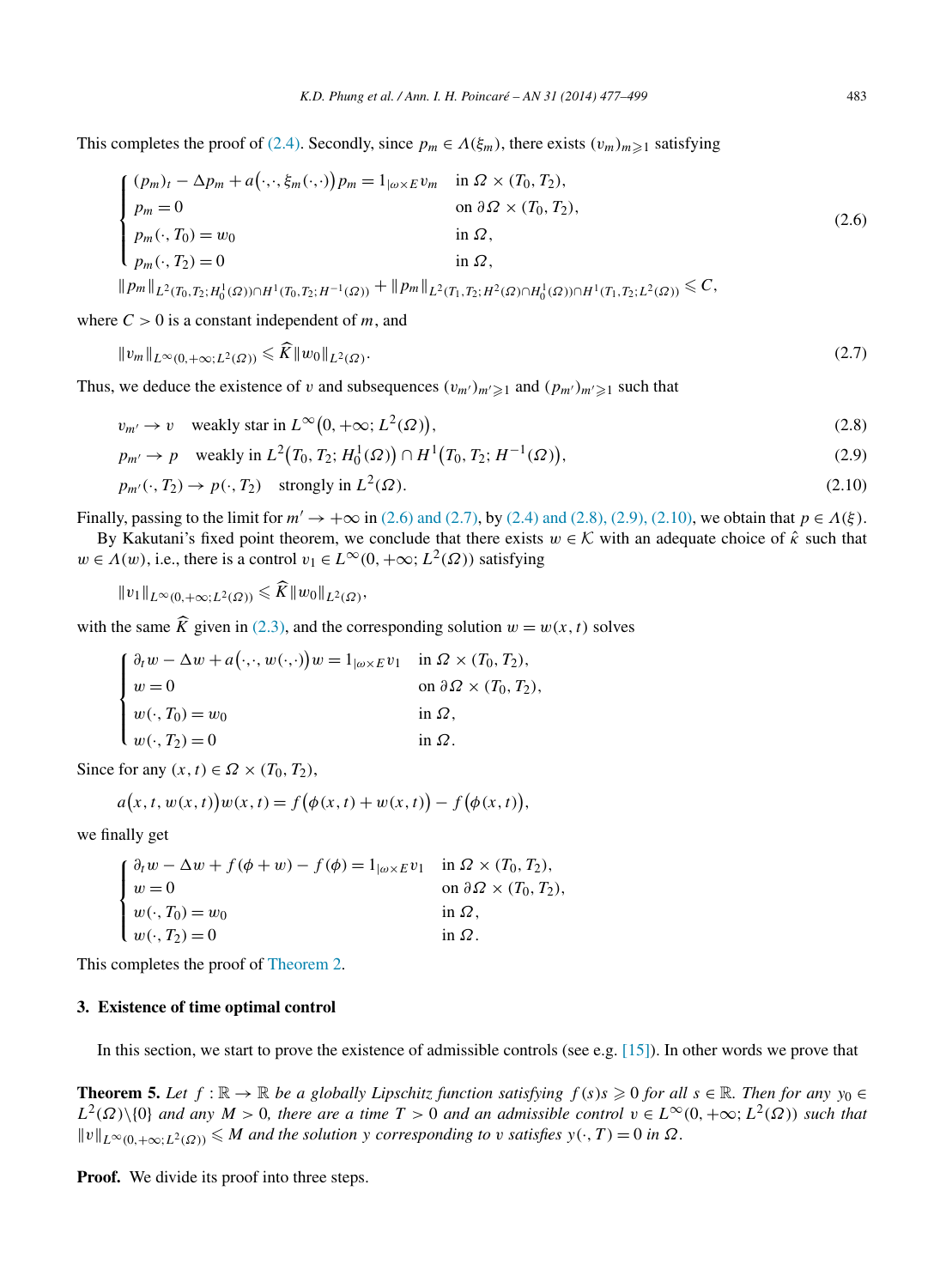<span id="page-7-0"></span>Step 1. We consider the following equation

$$
\begin{cases} \n\frac{\partial_t y - \Delta y + f(y) = 0 & \text{in } \Omega \times (0, T_0), \\ \ny = 0 & \text{on } \partial \Omega \times (0, T_0), \\ \ny(\cdot, 0) = y_0 & \text{in } \Omega, \n\end{cases}
$$

where  $T_0 > 0$  will be determined later. By a standard energy method, using the fact that  $f(s) s \geq 0$ , we have

$$
\|y(\cdot,T_0)\|_{L^2(\Omega)} \leqslant e^{-\lambda_1 T_0} \|y_0\|_{L^2(\Omega)},
$$

where  $\lambda_1 > 0$  is the first eigenvalue of  $-\Delta$  with Dirichlet boundary condition.

Step 2. We apply [Theorem](#page-2-0) 2 with  $T_1 = T_0 + 1$ ,  $T_2 = T_0 + 2$ ,  $E = (T_1, T_2)$ ,  $\phi = 0$  and  $w_0 = y(\cdot, T_0)$  in order that there are a constant  $\kappa > 0$  and a function  $\tilde{v} \in L^{\infty}(0, +\infty; L^2(\Omega))$  such that the solution  $w = w(x, t)$  of

 $\mathbf{f}$  $\mathbf{I}$  $\mathbf l$  $\partial_t w - \Delta w + f(w) = 1_{\vert \omega \times E} \tilde{v}$  in  $\Omega \times (T_0, T_0 + 2)$ ,  $w = 0$  on  $\partial \Omega \times (T_0, T_0 + 2)$ ,  $w(\cdot, T_0) = y(\cdot, T_0)$  in  $\Omega$ ,

satisfies  $w(\cdot, T_0 + 2) = 0$  in  $L^2(\Omega)$ . Further,

$$
\|\tilde{v}\|_{L^{\infty}(0,+\infty;L^2(\Omega))} \leq \kappa \|y(\cdot,T_0)\|_{L^2(\Omega)},
$$

and  $\kappa$  does not depend on  $T_0$ .

Step 3. We can easily check that the function

$$
v(\cdot, t) = \begin{cases} 0 & \text{if } t \in (0, T_0 + 1] \cup [T_0 + 2, +\infty), \\ \tilde{v}(\cdot, t) & \text{if } t \in (T_0 + 1, T_0 + 2), \end{cases}
$$

is an admissible control with  $T = T_0 + 2$  when  $T_0 > 0$  is taken such that

$$
T_0 = \frac{1}{\lambda_1} \ln \left( 1 + \frac{\kappa \|y_0\|_{L^2(\Omega)}}{M} \right)
$$

in order that

$$
||v||_{L^{\infty}(0,+\infty;L^{2}(\Omega))} = ||\tilde{v}||_{L^{\infty}(T_{0}+1,T_{0}+2;L^{2}(\Omega))} \leq \kappa e^{-\lambda_{1}T_{0}}||y_{0}||_{L^{2}(\Omega)} \leq M.
$$

This completes the proof of [Theorem](#page-6-0) 5.  $\Box$ 

Now, we establish the existence of time optimal controls (see e.g. [\[15\]\)](#page-22-0). In other words, we shall prove that

**Theorem 6.** Let  $f : \mathbb{R} \to \mathbb{R}$  be a globally Lipschitz function satisfying  $f(s)s \geq 0$  for all  $s \in \mathbb{R}$ . Then for  $\alpha$ *ny*  $y_0 \in L^2(\Omega) \setminus \{0\}$  *and any*  $M > 0$ *, there is a time optimal control*  $v^* \in L^{\infty}(0, +\infty; L^2(\Omega))$  *such that*  $||v^*||_{L^{\infty}(0,+\infty;L^2(\Omega))} \leq M$  and the solution y corresponding to  $v^*$  satisfies  $y(\cdot,T^*)=0$  in  $\Omega$  where  $T^*$  $\inf\{T; v \in \mathcal{V}_M\}.$ 

**Proof.** By [Theorem 5](#page-6-0) and the definition of  $T^*$ ,  $0 \leq T^* < \overline{T}$  for some  $\overline{T} > 0$ . Therefore, there exist sequences *(T<sub>m</sub>)<sub>m*≥1</sub> of positive real number and  $(v_m)_{m≥1}$  of function in  $L^\infty(0, +\infty; L^2(\Omega))$  such that  $T^* = \lim_{m\to\infty} T_m$ ,  $||v_m||_{L^{\infty}(0,+\infty;L^2(\Omega))} \leq M$  and the solution  $y_m = y_m(x,t)$  corresponding to  $v_m$  satisfies

 $\mathbf{f}$  $\vert$  $\overline{\mathcal{N}}$  $\partial_t y_m - \Delta y_m + f(y_m) = 1_{|\omega} v_m$  in  $\Omega \times (0, \overline{T}),$  $y_m = 0$  on  $\partial \Omega \times (0, \overline{T}),$  $y_m(\cdot, 0) = y_0$  in  $\Omega$ ,  $y_m(\cdot, T_m) = 0$  in  $\Omega$ .

We have by a standard energy method, using the bound *M* on  $v_m$  and the "good-sign" condition on *f*,

$$
\|y_m\|_{C([0,\overline{T}];L^2(\Omega))}^2 + \int_0^T \|y_m(\cdot,t)\|_{H_0^1(\Omega)}^2 dt \leq C.
$$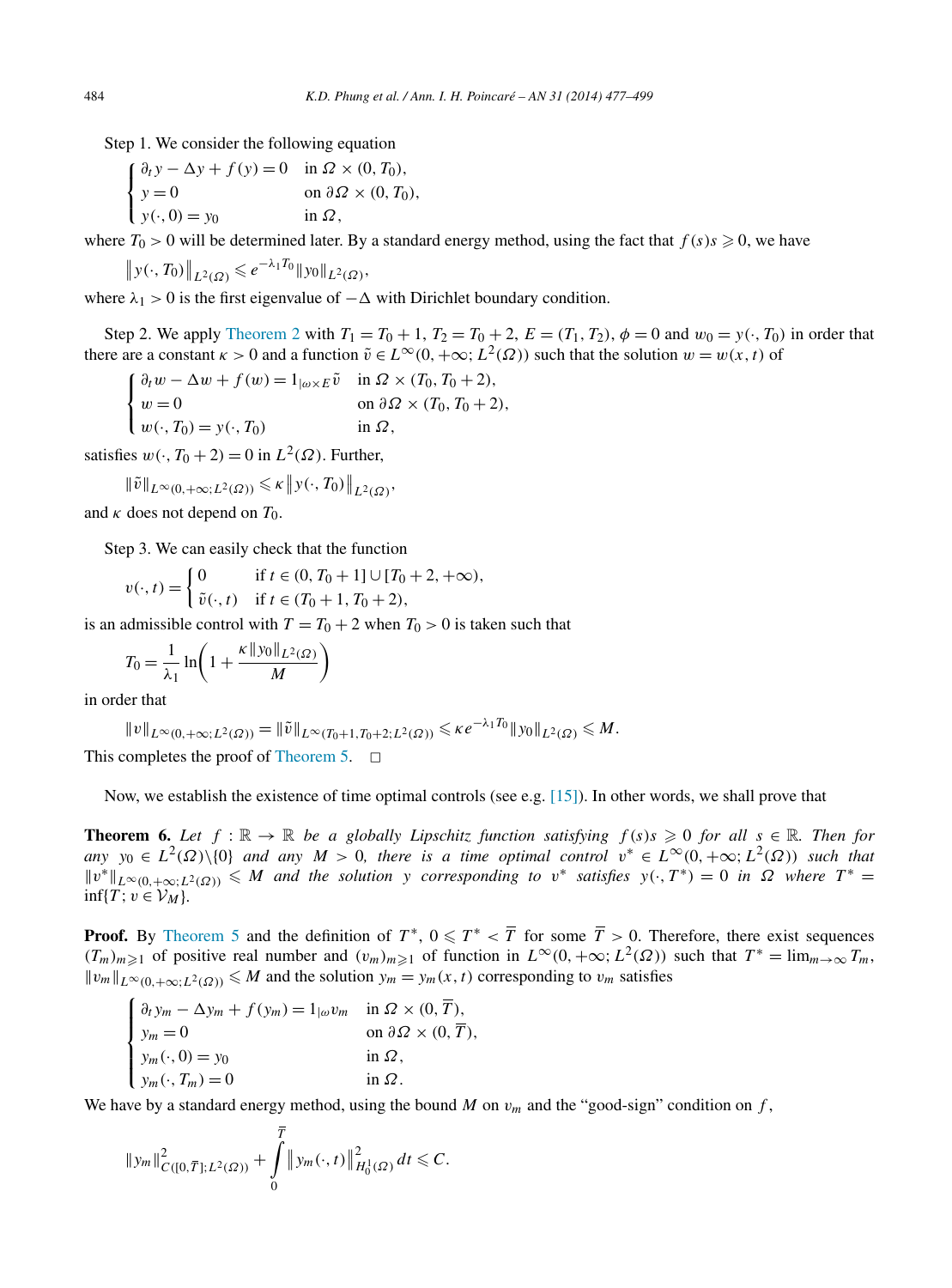<span id="page-8-0"></span>Here and throughout the proof, *C* denotes a generic constant independent of *m*. Since *f* is globally Lipschitz and  $f(0) = 0$ , the above inequality implies

$$
\|f(y_m)\|_{L^2(\Omega\times(0,\overline{T}))} = \|f(y_m) - f(0)\|_{L^2(\Omega\times(0,\overline{T}))} \leq C.
$$

Therefore, from the boundedness of  $-f(y_m) + 1_{\vert \omega} v_m$ , the sequence  $(y_m)_{m \geq 1}$  is bounded in  $H^1(0, \overline{T}; H^{-1}(\Omega))$ . Now, we deduce the existence of  $v^* \in L^{\infty}(0, +\infty; L^2(\Omega))$  and subsequences  $(v_{m'})_{m'\geq 1}$  and  $(y_{m'})_{m'\geq 1}$  such that

$$
v_{m'} \to v^*
$$
 weakly star in  $L^{\infty}(0, +\infty; L^2(\Omega))$  with  $||v^*||_{L^{\infty}(0, +\infty; L^2(\Omega))} \le M$ ,  
\n
$$
y_{m'} \to y^*
$$
 weakly in  $L^2(0, \overline{T}; H_0^1(\Omega)) \cap H^1(0, \overline{T}; H^{-1}(\Omega))$ , strongly in  $C([0, \overline{T}]; L^2(\Omega))$ .

Further,

$$
\begin{cases} \n\partial_t y^* - \Delta y^* + f(y^*) = 1_{|\omega} v^* & \text{in } \Omega \times (0, \overline{T}), \\ \ny^* = 0 & \text{on } \partial \Omega \times (0, \overline{T}), \\ \ny^*(\cdot, 0) = y_0 & \text{in } \Omega, \n\end{cases}
$$

and

$$
\|y^*(\cdot,T^*)\|_{L^2(\Omega)} \le \|y^*(\cdot,T^*) - y^*(\cdot,T_{m'})\|_{L^2(\Omega)} + \|y^*(\cdot,T_{m'}) - y_{m'}(\cdot,T_{m'})\|_{L^2(\Omega)}
$$
  
\n
$$
\to 0 \quad \text{when } m' \to \infty.
$$

This gives  $y^*(\cdot, T^*) = 0$  in  $\Omega$  and consequently,  $v^*$  is a time optimal control. This completes the proof.  $\Box$ 

### **4. Bang-bang property for time optimal control (proof of [Theorem 1\)](#page-1-0)**

We want to prove that if  $v^*$  is a time optimal control corresponding to the optimal time  $T^* = \inf\{T : v \in V_M\}$ , then  $||v^*(\cdot,t)||_{L^2(\Omega)} = M$  for a.e.  $t \in (0,T^*)$ . To prove this, we work by contradiction. Suppose that there are  $\varepsilon \in (0,M)$ and a positive measurable subset  $E^* \subset (0, T^*)$  such that

 $||v^*(·, t)||_{L^2(\Omega)} \leq M - \varepsilon \quad \forall t \in E^*$ 

and the solution  $y^* = y^*(x, t)$  corresponding to  $v^*$  satisfies

$$
\begin{cases} \n\partial_t y^* - \Delta y^* + f(y^*) = 1_{|\omega} v^* & \text{in } \Omega \times (0, T^*), \\ \ny^* = 0 & \text{on } \partial \Omega \times (0, T^*), \\ \ny^*(\cdot, 0) = y_0 & \text{in } \Omega, \\ \ny^*(\cdot, T^*) = 0 & \text{in } \Omega. \end{cases}
$$

We claim that there exist a real number  $\delta \in (0, T^*)$  and a couple  $(y, v)$  such that

$$
\begin{cases}\n\frac{\partial_t y - \Delta y + f(y)}{\partial y} = 1_{|\omega} v & \text{in } \Omega \times (0, T^* - \delta), \\
y = 0 & \text{on } \partial \Omega \times (0, T^* - \delta), \\
y(\cdot, 0) = y_0 & \text{in } \Omega, \\
y(\cdot, T^* - \delta) = 0 & \text{in } \Omega,\n\end{cases}
$$

and  $v \in L^{\infty}(0, +\infty; L^2(\Omega))$  with  $||v||_{L^{\infty}(0, +\infty; L^2(\Omega))} \le M$ . This is clearly a contradiction with the time optimal assumption  $T^* = \inf\{T : v \in V_M\}.$ 

Now, we prove our claim. We divide its proof into four steps.

Step 1.  $T^* > 0$  and  $0 < |E^*| \le T^*$  being given, let  $\delta_0 = |E^*|/2$  and denote  $E = E^* \cap (\delta_0, T^*).$ 

Then

$$
|E| > 0.
$$

Indeed, 
$$
|E^* \cap (\delta_0, T^*)| \geq |E^*| - \delta_0 \geq |E^*|/2
$$
.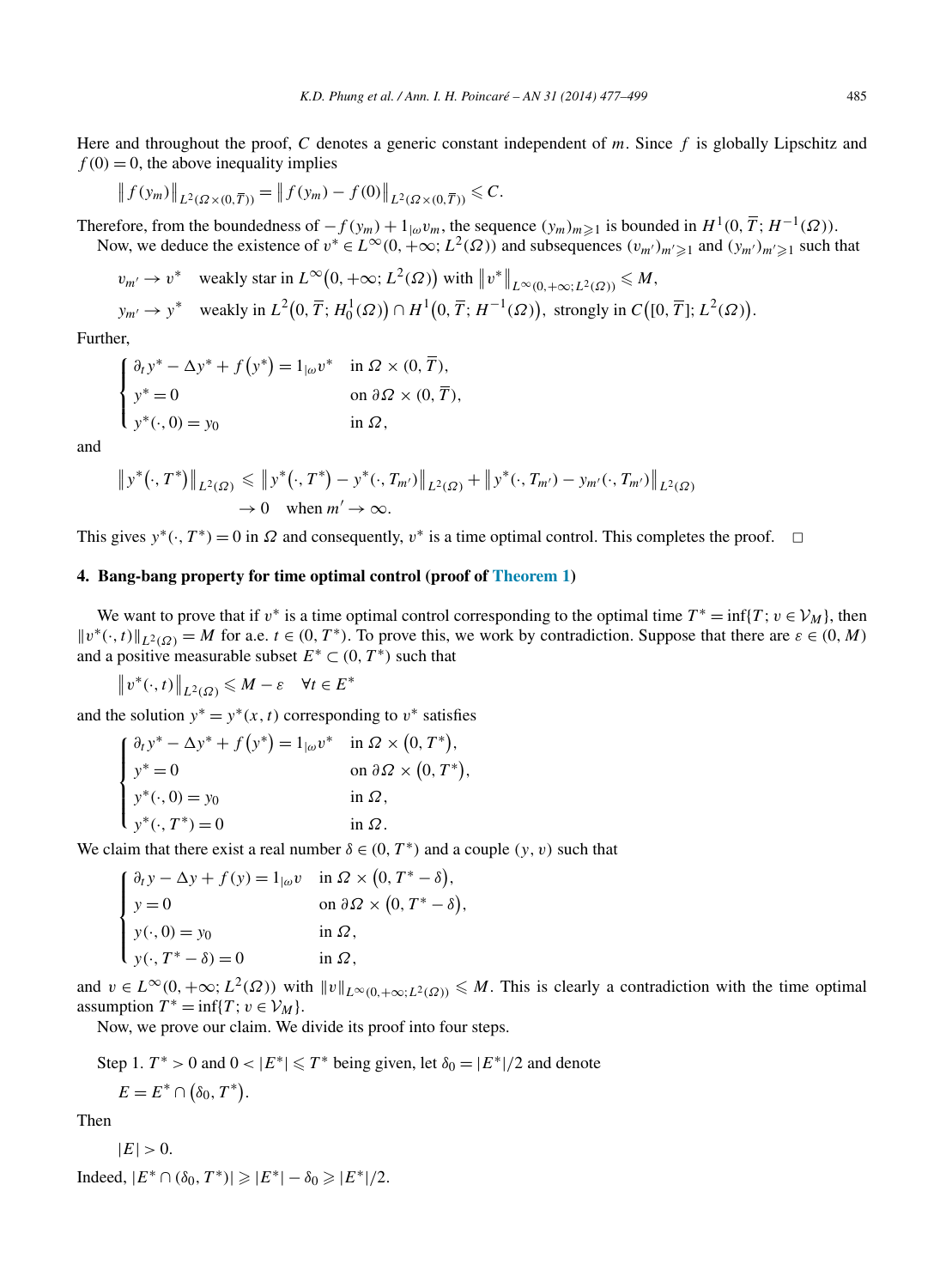<span id="page-9-0"></span>Step 2. We apply [Theorem 2](#page-2-0) with  $0 < T_0 < T_1 < T_2$ ,  $E \subset (T_1, T_2)$  with  $|E| > 0$  and  $\phi = y^*$ , in order that there are a constant  $\kappa > 0$  and a function  $v_1 \in L^\infty(0, +\infty; L^2(\Omega))$  such that

 $\mathbf{f}$  $\frac{1}{\sqrt{2\pi}}$  $\frac{1}{\sqrt{2\pi}}$  $\partial_t w - \Delta w + f(y^* + w) - f(y^*) = 1_{\{\omega \times E} v_1} \text{ in } \Omega \times (T_0, T_2),$  $w = 0$  on  $\partial \Omega \times (T_0, T_2)$ ,  $w(\cdot, T_0) = w_0$  in  $\Omega$ ,  $w(\cdot, T_2) = 0$  in  $\Omega$ ,  $||v_1||_{L^{\infty}(0, +\infty; L^2(\Omega))} \leq \kappa ||w_0||_{L^2(\Omega)},$ 

and further  $\kappa$  does not depend on  $T_0$ .

Step 3. We apply step 2 with  $T_0 = \delta$ ,  $T_1 = \delta_0$ ,  $T_2 = T^*$ ,  $w_0 = y_0 - y^*(\cdot, \delta)$ , in order that  $z = y^* + w$  solves

 $\mathbf{f}$  $\vert$  $\overline{\mathcal{N}}$  $\partial_t z - \Delta z + f(z) = 1_{|\omega|} (v^* + 1_{|E} v_1) \text{ in } \Omega \times (\delta, T^*),$  $z = 0$  on  $\partial \Omega \times (\delta, T^*)$ ,  $z(\cdot,\delta) = y_0$  in  $\Omega$ ,  $z(\cdot, T^*) = 0$  in  $\Omega$ .

Denote  $v_2 = v^* + 1_{|E}v_1$ . On one hand, if  $t \in (0, +\infty) \setminus E$ , then  $||v_2(\cdot, t)||_{L^2(\Omega)} = ||v^*(\cdot, t)||_{L^2(\Omega)} \le M$ . On the other hand, if  $t \in E$ , then

$$
\|v_2(\cdot,t)\|_{L^2(\Omega)} \leq \|v^*(\cdot,t)\|_{L^2(\Omega)} + \|v_1(\cdot,t)\|_{L^2(\Omega)}
$$
  

$$
\leq M - \varepsilon + \kappa \|v^*(\cdot,0) - v^*(\cdot,\delta)\|_{L^2(\Omega)}.
$$

Now, we choose *δ* sufficiently closed to 0 in order that

 $||y^*(\cdot, 0) - y^*(\cdot, \delta)||_{L^2(\Omega)} \leqslant \varepsilon/\kappa.$ 

This is possible because  $y^* \in C([0, T^*], L^2(\Omega))$ . Consequently,  $||v_2(\cdot, t)||_{L^2(\Omega)} \le M$  for a.e.  $t \in (0, +\infty)$ .

Step 4. Let  $v(\cdot, t) = v_2(\cdot, t + \delta)$ . Then  $v \in L^\infty(0, +\infty; L^2(\Omega))$  and further we can check that  $||v(\cdot, t)||_{L^2(\Omega)} \le M$ for a.e.  $t \in (0, +\infty)$ . Let  $y(x, t) = z(x, t + \delta)$ . Then it solves

$$
\begin{cases}\n\partial_t y - \Delta y + f(y) = 1_{|\omega} v & \text{in } \Omega \times (0, T^* - \delta), \\
y = 0 & \text{on } \partial \Omega \times (0, T^* - \delta), \\
y(\cdot, 0) = y_0 & \text{in } \Omega, \\
y(\cdot, T^* - \delta) = 0 & \text{in } \Omega.\n\end{cases}
$$

This is the desired claim.

## **5. The heat equation with potential (proof of [Theorem 4\)](#page-3-0)**

The proof of [Theorem 4](#page-3-0) is based on five lemmas. From now,  $\varphi$  denotes the solution of

$$
\begin{cases} \n\partial_t \varphi - \Delta \varphi + a\varphi = 0 & \text{in } \Omega \times (0, T), \\ \n\varphi = 0 & \text{on } \partial \Omega \times (0, T), \\ \n\varphi(\cdot, 0) = \varphi_0 & \text{in } \Omega, \n\end{cases}
$$

where  $a = a(x, t) \in L^{\infty}(\Omega \times (0, T))$ . We also denote  $||a||_{\infty} = ||a||_{L^{\infty}(\Omega \times (0, T))}$ .

**Lemma 1.** For any  $\varphi_0 \in L^2(\Omega)$ , the solution  $\varphi$  satisfies the two following estimates for any  $t \in (0, T]$ ,

$$
\int_{\Omega}\big|\varphi(x,t)\big|^2\,dx\leqslant e^{2t\|a\|_\infty}\int_{\Omega}\big|\varphi_0(x)\big|^2\,dx\quad\text{and}\quad\int_{\Omega}\big|\nabla\varphi(x,t)\big|^2\,dx\leqslant \frac{e^{3t\|a\|_\infty}}{t}\int_{\Omega}\big|\varphi_0(x)\big|^2\,dx.
$$

This result is deduced by energy estimate and is standard. Its proof is omitted here. Let  $x_0 \in \Omega$ . Denote by  $B_R = B(x_0, R)$  the ball of center  $x_0$  and radius R.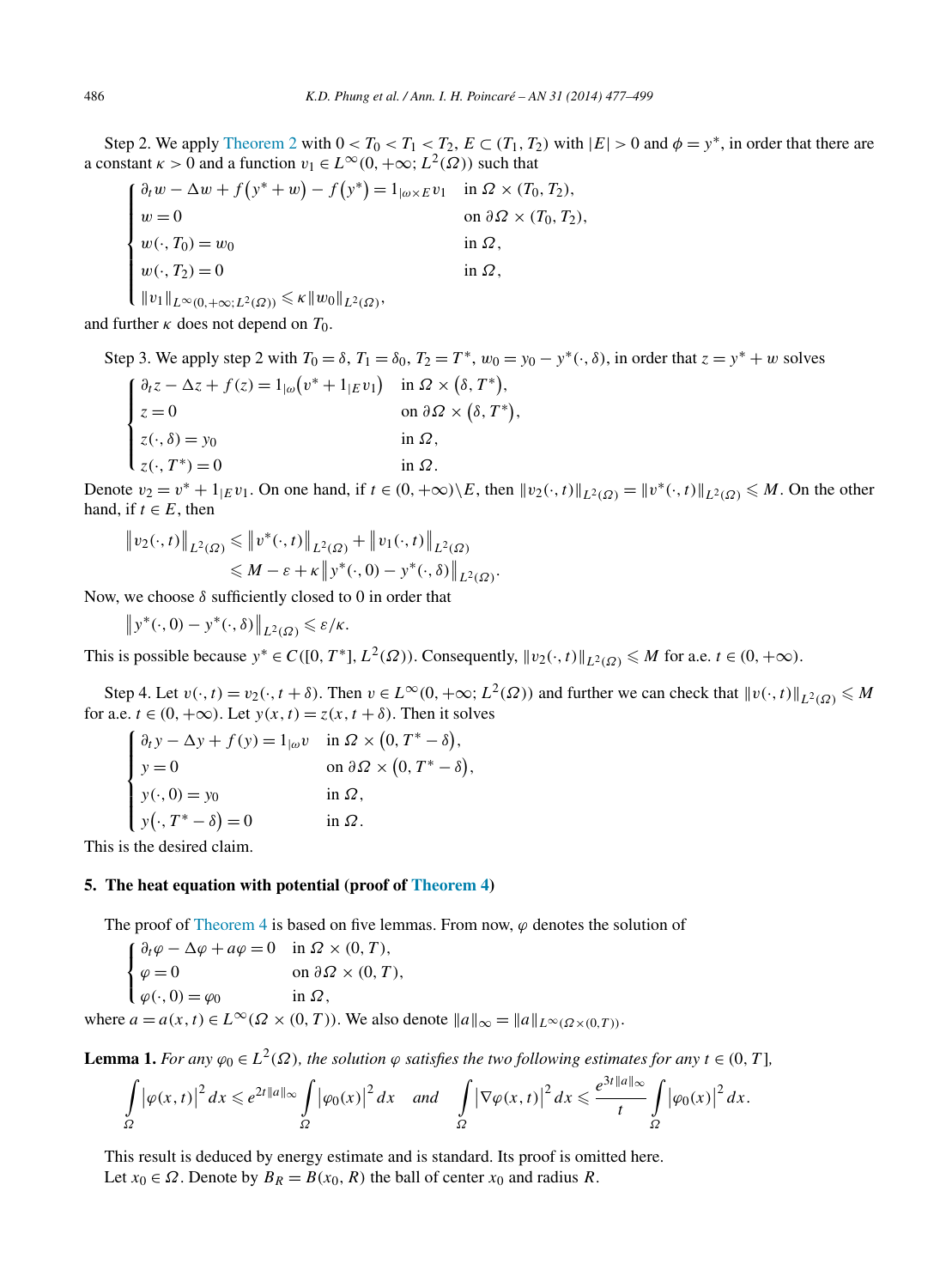<span id="page-10-0"></span>**Lemma 2.** *Let*  $R_0 > 0$  *and*  $\lambda > 0$ *. Introduce for*  $t \in [0, T]$  *and*  $x_0 \in \Omega$ *,* 

$$
G_{\lambda}(x,t) = \frac{1}{(T-t+\lambda)^{n/2}} e^{-\frac{|x-x_0|^2}{4(T-t+\lambda)}}.
$$

Define for  $u \in H^1(0, T; L^2(\Omega \cap B_{R_0})) \cap L^2(0, T; H^2 \cap H_0^1(\Omega \cap B_{R_0}))$  and  $t \in (0, T]$ ,

$$
N_{\lambda}(t) = \frac{\int_{\Omega \cap B_{R_0}} |\nabla u(x, t)|^2 G_{\lambda}(x, t) dx}{\int_{\Omega \cap B_{R_0}} |u(x, t)|^2 G_{\lambda}(x, t) dx}, \quad \text{whenever} \quad \int_{\Omega \cap B_{R_0}} |u(x, t)|^2 dx \neq 0.
$$

*The following two properties hold.*

i)

$$
\frac{1}{2}\frac{d}{dt}\int_{\Omega\cap B_{R_0}}|u(x,t)|^2G_{\lambda}(x,t)dx + \int_{\Omega\cap B_{R_0}}|\nabla u(x,t)|^2G_{\lambda}(x,t)dx
$$
  
= 
$$
\int_{\Omega\cap B_{R_0}}u(x,t)(\partial_t-\Delta)u(x,t)G_{\lambda}(x,t)dx.
$$
 (5.1)

ii) *When*  $Ω ∩ B_{R_0}$  *is star-shaped with respect to*  $x_0$ *,* 

$$
\frac{d}{dt}N_{\lambda}(t) \leqslant \frac{1}{T-t+\lambda}N_{\lambda}(t) + \frac{\int_{\Omega \cap B_{R_0}} |(\partial_t - \Delta)u(x,t)|^2 G_{\lambda}(x,t) dx}{\int_{\Omega \cap B_{R_0}} |u(x,t)|^2 G_{\lambda}(x,t) dx}.
$$
\n
$$
(5.2)
$$

**Proof.** The identity follows from some direct computations. The proof of the second one is the same as that in [\[13, pp. 1240–1245\]](#page-21-0) or [\[5, Lemma 2\].](#page-21-0)  $\Box$ 

**Lemma 3.** Let  $R > 0$  and  $\delta \in (0, 1]$ . Then there are two constants  $C_1, C_2 > 0$ , only dependent on  $(R, \delta)$  such that for *any*  $\varphi_0 \in L^2(\Omega)$  *with*  $\varphi_0 \neq 0$ *, the quantity* 

$$
h_0 = \frac{C_1}{\ln\left((1+C_2)\left(e^{1+\frac{2C_1}{T}+3T\|a\|_{\infty}+\|a\|_{\infty}^{2/3}\right)}\frac{\int_{\Omega}|\varphi_0(x)|^2\,dx}{\int_{\Omega\cap B_R}|\varphi(x,T)|^2\,dx}}
$$
(5.3)

*has the following two properties.*

i)

$$
0 < \left(1 + \frac{2C_1}{T} + T \|a\|_{\infty} + \|a\|_{\infty}^{2/3}\right) h_0 < C_1. \tag{5.4}
$$

ii) *For any t* ∈  $[T - h_0, T]$ *, it holds* 

$$
e^{3T||a||_{\infty}} \int_{\Omega} |\varphi_0(x)|^2 dx \leq e^{1+C_3 \frac{1}{h_0}} \int_{\Omega \cap B_{(1+\delta)R}} |\varphi(x,t)|^2 dx \tag{5.5}
$$

*for some*  $C_3 > C_1$  *only dependent on*  $(R, \delta)$ *.* 

**Remark 4.** By the strong unique continuation property for parabolic equations with zero Dirichlet boundary condition, it is impossible to have  $\int_{\Omega \cap B_R} |\varphi(x, T)|^2 dx = 0$  if  $\varphi_0 \in L^2(\Omega)$  with  $\varphi_0 \neq 0$ .

**Remark 5.** From (5.4), we have  $h_0 < T/2$  and therefore  $T/2 < T - h_0 < T$ . Here, (5.5) says that for any *t* sufficiently closed to *T* , the following Hölder interpolation estimate holds.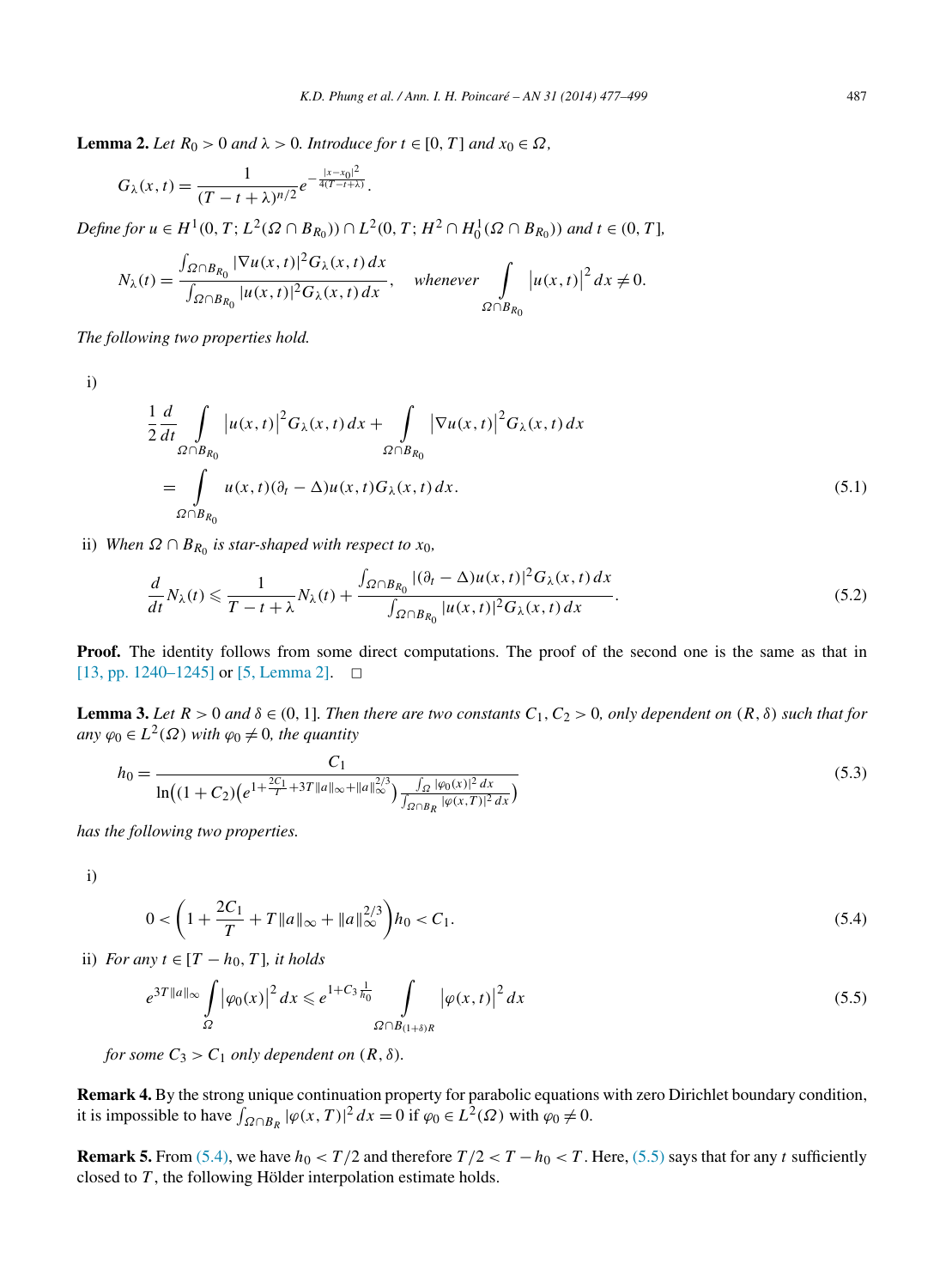$$
\int_{\Omega \cap B_R} |\varphi(x, T)|^2 dx \le (1 + C_2)e^{1 + \frac{2C_1}{T} + ||a||_{\infty}^{2/3}}) \left(e^{3T ||a||_{\infty}} \int_{\Omega} |\varphi_0(x)|^2 dx\right)^{\frac{C_3 - C_1}{C_3}}
$$

$$
\times \left(e \int_{\Omega \cap B_{(1 + \delta)R}} |\varphi(x, t)|^2 dx\right)^{\frac{C_1}{C_3}}.
$$

This can be compared with [\[5, Lemma 1\].](#page-21-0)

**Proof of Lemma 3.** The property  $(5.4)$  is clearly true because the following inequality

$$
\int_{\Omega \cap B_R} |\varphi(\cdot, T)|^2 dx \leq e^{2T ||a||_{\infty}} \int_{\Omega} |\varphi_0|^2 dx
$$

holds by [Lemma](#page-9-0) 1. We prove [\(5.5\)](#page-10-0) as follows. Let  $h > 0$ ,  $\rho(x) = |x - x_0|^2$ ,  $\chi \in C_0^{\infty}(B(x_0, (1 + \delta)R))$  be such that  $0 \le \chi \le 1$ ,  $\chi = 1$  on  $\{x; |x - x_0| \le (1 + 3\delta/4)R\}$ . We multiply the equation  $\partial_t \varphi - \Delta \varphi + a\varphi = 0$  by  $e^{-\rho/h} \chi^2 \varphi$  and integrate over  $\Omega \cap B_{(1+\delta)R}$ . We get

$$
\frac{1}{2}\frac{d}{dt}\int_{\Omega\cap B_{(1+\delta)R}}e^{-\rho/h}|\chi\varphi|^2 dx + \int_{\Omega\cap B_{(1+\delta)R}}\nabla\varphi\nabla\big(e^{-\rho/h}\chi^2\varphi\big) dx
$$
  
= 
$$
-\int_{\Omega\cap B_{(1+\delta)R}}ae^{-\rho/h}|\chi\varphi|^2 dx.
$$

But,  $\nabla (e^{-\rho/h} \chi^2 \varphi) = \frac{-1}{h} \nabla \rho e^{-\rho/h} \chi^2 \varphi + 2e^{-\rho/h} \chi \nabla \chi \varphi + e^{-\rho/h} \chi^2 \nabla \varphi$ . Therefore,

$$
\frac{1}{2}\frac{d}{dt}\int_{\Omega\cap B_{(1+\delta)R}}e^{-\rho/h}|\chi\varphi|^2 dx + \int_{\Omega\cap B_{(1+\delta)R}}e^{-\rho/h}|\chi\nabla\varphi|^2 dx
$$
\n
$$
\leq \int_{\Omega\cap B_{(1+\delta)R}}(e^{-\rho/(2h)}|\chi\nabla\varphi|\Big(\frac{2}{h}|x-x_0|e^{-\rho/(2h)}\chi|\varphi|+2|\nabla\chi|e^{-\rho/(2h)}|\varphi|\Big)dx
$$
\n
$$
+||a||_{\infty}\int_{\Omega\cap B_{(1+\delta)R}}e^{-\rho/h}|\chi\varphi|^2 dx
$$

which gives by Cauchy–Schwarz inequality

$$
\frac{d}{dt} \int_{\Omega \cap B_{(1+\delta)R}} e^{-\rho/h} |\chi \varphi|^2 dx \leq \left( \frac{4((1+\delta)R)^2}{h^2} + 2||a||_{\infty} \right) \int_{\Omega \cap B_{(1+\delta)R}} e^{-\rho/h} |\chi \varphi|^2 dx
$$
  
+4
$$
\int_{\Omega \cap \{x; (1+\delta)^2/4\}} |\nabla \chi|^2 e^{-\rho/h} |\varphi|^2 dx.
$$

Thus,

$$
\frac{d}{dt} \left( e^{-\left(\frac{4((1+\delta)R)^2}{h^2} + 2\|a\|_{\infty}\right)t} \int_{\Omega \cap B_{(1+\delta)R}} e^{-\rho/h} |\chi \varphi|^2 dx \right)
$$
  

$$
\leq 4 \|\nabla \chi\|_{L^{\infty}}^2 e^{-\left(\frac{4((1+\delta)R)^2}{h^2} + 2\|a\|_{\infty}\right)t} e^{-\frac{((1+3\delta/4)R)^2}{h}} e^{2t \|a\|_{\infty}} \int_{\Omega} |\varphi_0|^2 dx
$$

which gives by integration between *t* and *T* ,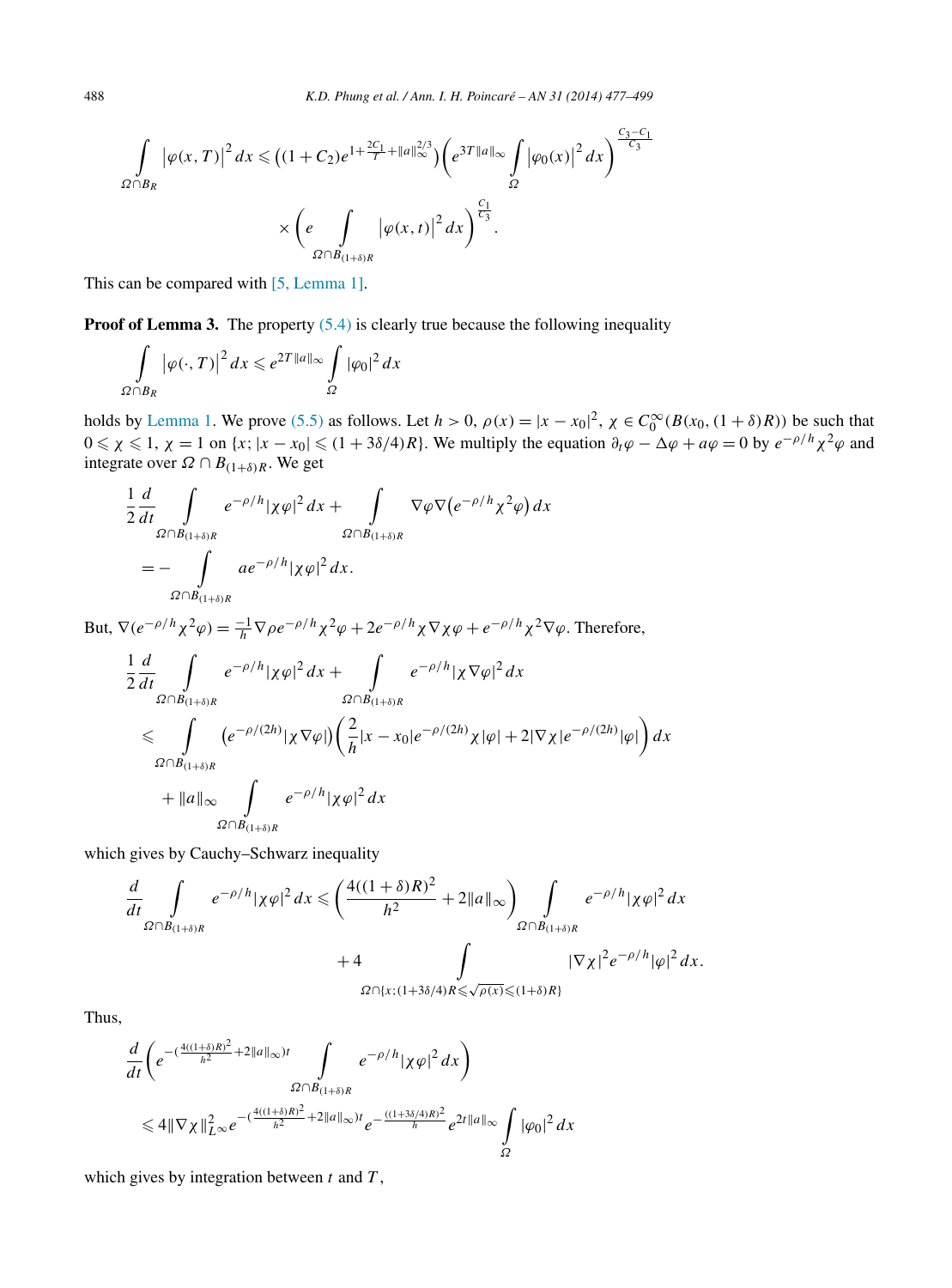<span id="page-12-0"></span>
$$
\begin{aligned} \int\limits_{\Omega\cap B_{(1+\delta)R}} e^{-\rho/h} \big|\chi \varphi(\cdot,T)\big|^2\,dx &\leqslant e^{(\frac{4((1+\delta)R)^2}{h^2}+2\|a\|_\infty)(T-t)}\int\limits_{\Omega\cap B_{(1+\delta)R}} e^{-\rho/h} \big|\chi \varphi(\cdot,t)\big|^2\,dx \\ &+ e^{(\frac{4((1+\delta)R)^2}{h^2}+2\|a\|_\infty)T}\int\limits_{t}^{T} e^{-\frac{4((1+\delta)R)^2}{h^2}s}\,ds\,4\|\nabla \chi\|_{L^\infty}^2 e^{-\frac{((1+3\delta/4)R)^2}{h}}\int\limits_{\Omega} |\varphi_0|^2\,dx. \end{aligned}
$$

Therefore,

$$
\int_{\Omega\cap B_{(1+\delta)R}} e^{-\rho/h} |\chi \varphi(\cdot,T)|^2 dx \leq e^{\frac{c_1 R^2}{h^2} (T-t)} e^{2T ||a||_{\infty}} \int_{\Omega\cap B_{(1+\delta)R}} e^{-\rho/h} |\chi \varphi(\cdot,t)|^2 dx
$$
  
 
$$
+ e^{\frac{c_1 R^2}{h^2} (T-t)} (T-t) 4 ||\nabla \chi||^2_{L^{\infty}} e^{2T ||a||_{\infty}} e^{-\frac{c_2 R^2}{h}} \int_{\Omega} |\varphi_0|^2 dx,
$$

with  $c_1 = 4(1 + \delta)^2$  and  $c_2 = (1 + 3\delta/4)^2$ . Set  $c_3 = (1 + \delta/2)^2$ . In particular,  $1 < c_3 < c_2$ . Recall that  $t \le T$ . Now suppose that the positive real number *h* is such that

$$
0 < T - \frac{c_2 - c_3}{c_1} h \le t,
$$
  
\nthen  $\frac{c_1}{h^2} (T - t) \le \frac{c_2 - c_3}{h}$  and  
\n
$$
\int_{\Omega \cap B_{(1+\delta)R}} e^{-\rho/h} |\chi \varphi(\cdot, T)|^2 dx \le e^{\frac{(c_2 - c_3)R^2}{h}} e^{2T ||a||_{\infty}} \int_{\Omega \cap B_{(1+\delta)R}} e^{-\rho/h} |\chi \varphi(\cdot, t)|^2 dx
$$
  
\n
$$
+ 4||\nabla \chi||_{L^{\infty}}^2 e^{2T ||a||_{\infty}} \frac{c_2 - c_3}{c_1} h e^{-\frac{c_3 R^2}{h}} \int_{\Omega} |\varphi_0|^2 dx.
$$

Since  $\chi = 1$  on  $\{x; |x - x_0| \le R\}$ , the above estimate yields

$$
\int_{\Omega \cap B_R} |\varphi(x, T)|^2 dx \leq e^{\frac{(c_2 - c_3 + 1)R^2}{\hbar}} e^{2T ||a||_{\infty}} \int_{\Omega \cap B_{(1 + \delta)R}} |\varphi(x, t)|^2 dx + 4e^{2T ||a||_{\infty}} \|\nabla \chi\|_{L^{\infty}}^2 \frac{c_2 - c_3}{c_1} h e^{-\frac{(c_3 - 1)R^2}{\hbar}} \int_{\Omega} |\varphi_0(x)|^2 dx,
$$
(5.6)

whenever  $0 < T - \frac{c_2 - c_3}{c_1} h \le t$  and  $t \le T$ . Recall that  $h_0 < T$  from [\(5.4\).](#page-10-0) Now, choose  $h \in (0, \frac{c_1}{c_2 - c_3}T)$  as follows.

$$
h = \frac{c_1}{c_2 - c_3} h_0 = \frac{c_1}{c_2 - c_3} \frac{C_1}{\ln\left(\left(e^{1 + \frac{2C_1}{T}}\right) \frac{(1 + C_2)e^{3T||a||_\infty + ||a||_{\infty}^{2/3} \int_{\Omega} |\varphi_0(x)|^2 dx}{\int_{\Omega \cap B_R} |\varphi(x,T)|^2 dx}\right)}
$$

with  $C_1 = \frac{(c_2 - c_3)(c_3 - 1)R^2}{c_1}$  and  $C_2 = 4\|\nabla \chi\|_{L^{\infty}}^2 C_1$ , in order that for any  $T - \frac{c_2 - c_3}{c_1} h \le t \le T$ ,

$$
4e^{2T||a||_{\infty}} \|\nabla \chi\|_{L^{\infty}}^2 \frac{c_2 - c_3}{c_1} h e^{-\frac{(c_3 - 1)R^2}{h}} \int_{\Omega} |\varphi_0(x)|^2 dx
$$
  
=  $e^{2T||a||_{\infty}} C_2 \frac{h_0}{C_1} e^{-\frac{(c_3 - 1)R^2}{h}} \int_{\Omega} |\varphi_0(x)|^2 dx$   
 $\leq \frac{h_0}{C_1} e^{-\frac{(c_3 - 1)R^2}{h}} (1 + C_2) e^{3T||a||_{\infty} + ||a||_{\infty}^{2/3}} \int_{\Omega} |\varphi_0|^2 dx$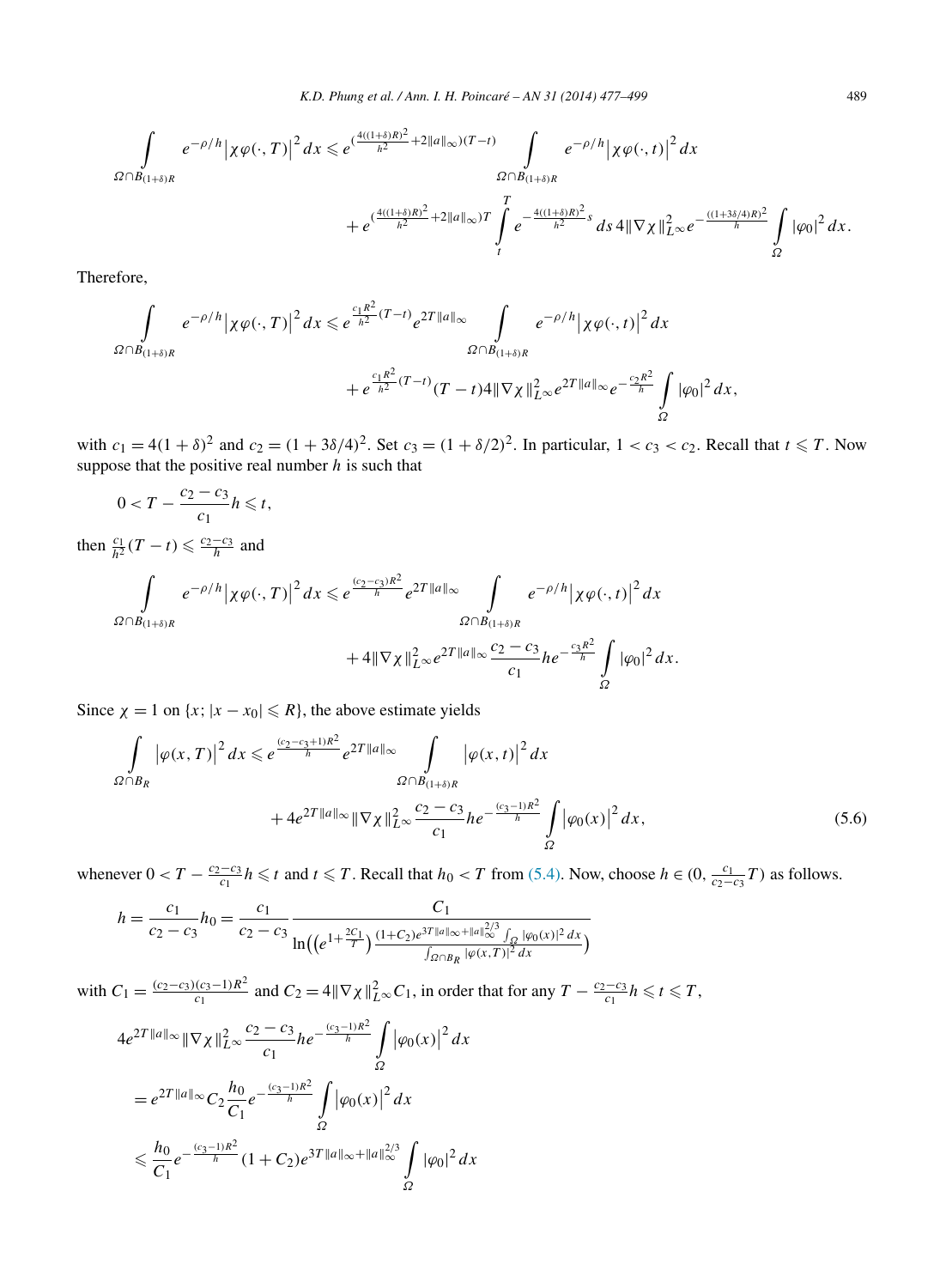<span id="page-13-0"></span>
$$
\leq e^{-\frac{(c_3-1)R^2}{h}} \frac{1}{e^{1+\frac{2C_1}{T}}} e^{\frac{(c_3-1)R^2}{h}} \int_{\Omega \cap B_R} |\varphi(x,T)|^2 dx
$$
  

$$
\leq \frac{1}{e} \int_{\Omega \cap B_R} |\varphi(x,T)|^2 dx
$$
\n(5.7)

where we have used in the third line the fact that  $h_0 \leq C_1$  from [\(5.4\).](#page-10-0) The definition of *h* along with [\(5.3\)](#page-10-0) was applied in the fourth line. Since *t* ∈ [*T* − *h*<sub>0</sub>, *T*), it yields that  $0 < T - \frac{c_2 - c_3}{c_1} h \le t \le T$  and further, combining [\(5.6\) and \(5.7\)](#page-12-0) we have

$$
\int_{\Omega \cap B_R} |\varphi(x,T)|^2 dx \leq e^{\frac{(c_2-c_3+1)R^2}{\hbar}} e^{2T||a||_{\infty}} \int_{\Omega \cap B_{(1+\delta)R}} |\varphi(x,t)|^2 dx + \frac{1}{e} \int_{\Omega \cap B_R} |\varphi(x,T)|^2 dx
$$

which gives

$$
\left(1-\frac{1}{e}\right)\int\limits_{\Omega\cap B_R}\left|\varphi(x,T)\right|^2dx\leqslant e^{\frac{(c_2-c_3+1)(c_2-c_3)R^2}{c_1}\frac{1}{h_0}}e^{2T\|a\|_\infty}\int\limits_{\Omega\cap B_{(1+\delta)R}}\left|\varphi(x,t)\right|^2dx.
$$

On the other hand, by the definition of  $h_0$  and the fact that  $T ||a||_{\infty} h_0 \leq C_1$  from [\(5.4\),](#page-10-0)

$$
e^{3T||a||_{\infty}} \int\limits_{\Omega} |\varphi_0(x)|^2 dx \leq e^{3T||a||_{\infty}} e^{C_1 \frac{1}{h_0}} \int\limits_{\Omega \cap B_R} |\varphi(x, T)|^2 dx
$$
  

$$
\leq e^{4C_1 \frac{1}{h_0}} \int\limits_{\Omega \cap B_R} |\varphi(x, T)|^2 dx.
$$

We conclude that

$$
\left(1 - \frac{1}{e}\right) e^{3T ||a||_{\infty}} \int\limits_{\Omega} |\varphi_0(x)|^2 dx \leq e^{C_3 \frac{1}{h_0}} \int\limits_{\Omega \cap B_{(1+\delta)R}} |\varphi(x, t)|^2 dx
$$

with  $C_3 = \frac{(c_2 - c_3 + 1)(c_2 - c_3)R^2}{c_1}$  + 6*C*<sub>1</sub>. This completes the proof.  $□$ 

**Lemma 4.** Let  $0 < r < R$ . Suppose that  $B_r \subset \Omega$  and  $\Omega \cap B_{(1+2\delta)R}$  is star-shaped with respect to  $x_0$  for some  $\delta \in (0, 1]$ . *Then there are*  $C_1$ ,  $C_2 > 0$  *and*  $\beta \in (0, 1)$  *such that for any*  $T > 0$  *and*  $\varphi_0 \in L^2(\Omega)$ *,* 

$$
\int_{\Omega \cap B_R} |\varphi(x,T)|^2 dx \leqslant \bigg( (1+C_2) e^{1+\frac{2C_1}{T}+3T\|a\|_{\infty}+\|a\|_{\infty}^{2/3}} \int_{\Omega} |\varphi_0(x)|^2 dx \bigg)^{\beta} \bigg( 2 \int_{B_r} |\varphi(x,T)|^2 dx \bigg)^{1-\beta}.
$$

*Here*  $C_1$ ,  $C_2$  > 0 *are only dependent on*  $(R, \delta)$ *.*  $\beta$  *only depends on*  $(n, r, R, \delta)$ *.* 

**Proof.** There is no loss of generality in assuming that  $\varphi_0 \neq 0$ . Let  $0 < r < R$  and  $R_0 = (1 + 2\delta)R$ . Let  $\chi \in C_0^{\infty}(B_{R_0})$ ,  $0 \le \chi \le 1$ ,  $\chi = 1$  on  $\{x; |x - x_0| \le (1 + 3\delta/2)R\}$ . We will apply [Lemma 2](#page-10-0) with  $u = \chi \varphi$ . First,  $(\partial_t - \Delta)u = -au 2\nabla \chi \nabla \varphi - \Delta \chi \varphi$ . Next, define  $g = -2\nabla \chi \nabla \varphi - \Delta \chi \varphi$ .

Step 1. Notice that *g* is supported on  $\{x; (1+3\delta/2)R \le |x-x_0| \le R_0\}$ . Recall the fact that  $\chi = 1$  on  $\{x; |x-x_0| \le R_0\}$ .  $(1 + \delta)R$ . Then there is  $C = C(R, \delta) > 0$  such that we have

$$
\frac{\int_{\Omega\cap B_{R_0}}u(x,t)g(x,t)G_\lambda(x,t)\,dx}{\int_{\Omega\cap B_{R_0}}|u(x,t)|^2G_\lambda(x,t)\,dx}\leqslant \frac{C(1+t^{-1/2})e^{3t\|a\|_\infty}\int_{\Omega}|\varphi_0(x)|^2\,dx}{\int_{\Omega\cap B_{(1+\delta)R}}|\varphi(x,t)|^2\,dx}e^{-\frac{C_4}{T-t+\lambda}}
$$

and

$$
\int\limits_t^T \frac{\int_{\Omega\cap B_{R_0}} |g(x,s)|^2 G_\lambda(x,s) \, dx}{\int\limits_t^T \frac{\int_{\Omega\cap B_{R_0}} |u(x,s)|^2 G_\lambda(x,s) \, dx}{\int\limits_t^T \frac{\int_{\Omega} |f(x,s)|^2 g(x,s) \, dx}{\int_{\Omega\cap B_{(1+\delta)R}} |\varphi(x,s)|^2 \, dx}} e^{-\frac{C_4}{T-s+\lambda}} \, ds
$$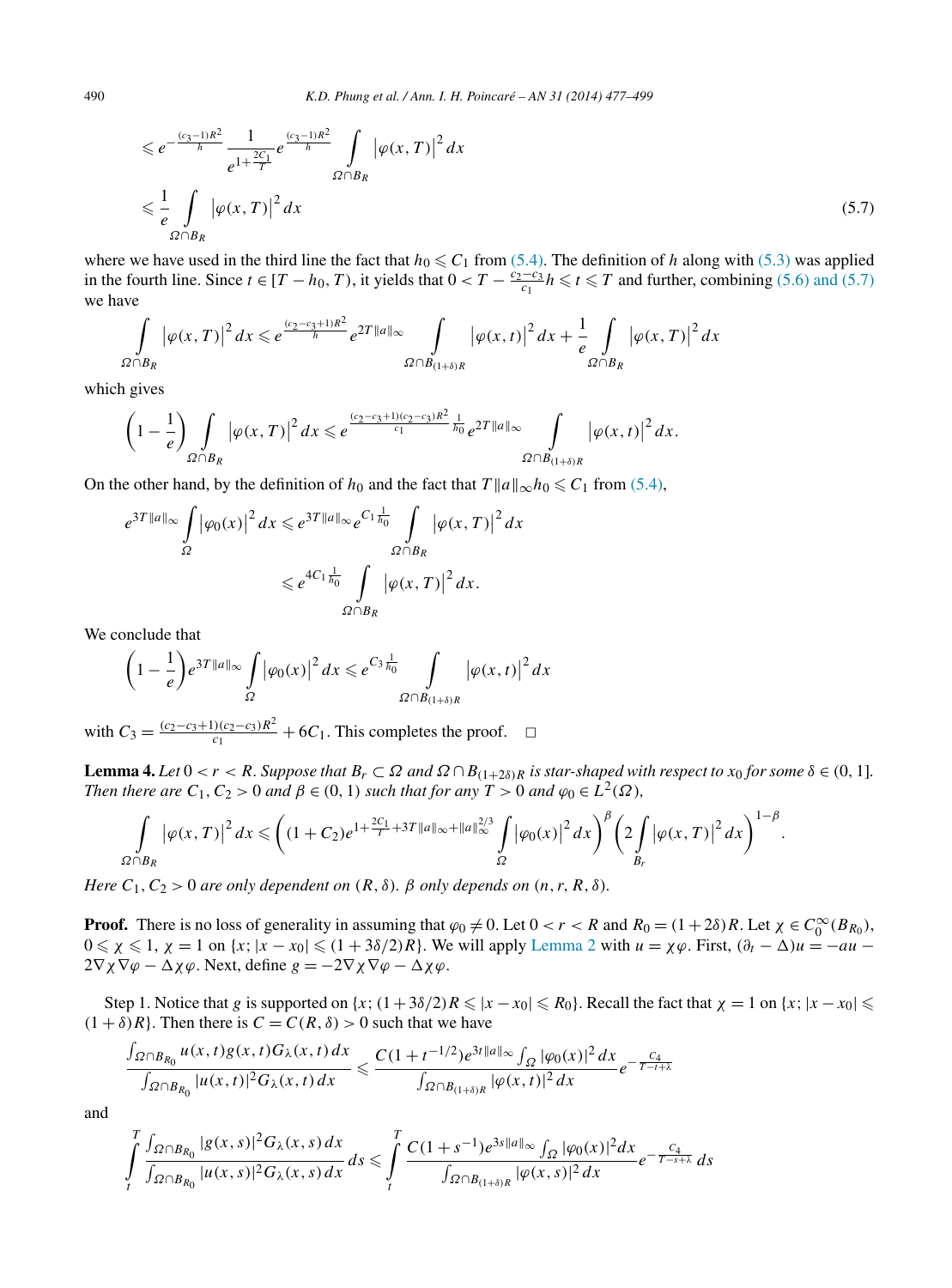<span id="page-14-0"></span>with  $C_4 = -\frac{((1+\delta)R)^2}{4} + \frac{((1+3\delta/2)R)^2}{4} > 0$ . Then we have the existence of  $c = c(R,\delta) > 0$  such that for any  $t \in [T - \delta]$ *h*0*,T)*,

$$
\frac{\int_{\Omega \cap B_{R_0}} u(x,t)g(x,t)G_\lambda(x,t)dx}{\int_{\Omega \cap B_{R_0}} |u(x,t)|^2 G_\lambda(x,t)dx} \leq c \left(1 + \frac{1}{\sqrt{T}}\right) e^{C_3 \frac{1}{h_0}} e^{-\frac{C_4}{T-t+\lambda}}
$$

and

$$
\int\limits_t^T\frac{\int_{\Omega\cap B_{R_0}}|g(x,s)|^2G_\lambda(x,s)\,dx}{\int_{\Omega\cap B_{R_0}}|u(x,s)|^2G_\lambda(x,s)\,dx}\,ds\leqslant ce^{C_3\frac{1}{h_0}}e^{-\frac{C_4}{T-t+\lambda}}
$$

by using [\(5.4\)](#page-10-0) that gives the two inequalities  $h_0 < C_1$ ,  $T/2 < T - h_0 \leq t < T$  and [Lemma 3](#page-10-0) saying that

$$
\frac{e^{3T||a||_{\infty}}\int_{\Omega}|\varphi_0(x)|^2 dx}{\int_{\Omega\cap B_{(1+\delta)R}}|\varphi(x,t)|^2 dx} \leq e^{1+C_3\frac{1}{h_0}} \quad \text{if } T - h_0 \leq t < T.
$$

Step 2. Now, our plan is to bound  $\lambda N_{\lambda}(T)$ . We apply [Lemma 2](#page-10-0) as follows. First of all, by [\(5.2\)](#page-10-0)

$$
\frac{d}{dt}N_{\lambda}(t) \leq \frac{1}{T-t+\lambda}N_{\lambda}(t) + \frac{\int_{\Omega \cap B_{R_0}} |(-au+g)(x,t)|^2 G_{\lambda}(x,t) dx}{\int_{\Omega \cap B_{R_0}} |u(x,t)|^2 G_{\lambda}(x,t) dx}
$$

becomes

$$
\frac{d}{dt}\Big[(T-t+\lambda)N_{\lambda}(t)\Big] \leq (T-t+\lambda)\frac{\int_{\Omega\cap B_{R_0}}|(-au+g)(x,t)|^2G_{\lambda}(x,t)\,dx}{\int_{\Omega\cap B_{R_0}}|u(x,t)|^2G_{\lambda}(x,t)\,dx}.
$$

Thus, it holds

$$
\frac{d}{dt}\left[(T-t+\lambda)N_{\lambda}(t)\right] \leq 2(T-t+\lambda)\left(\|a\|_{\infty}^{2} + \frac{\int_{\Omega\cap B_{R_{0}}}|g(x,t)|^{2}G_{\lambda}(x,t)dx}{\int_{\Omega\cap B_{R_{0}}}|u(x,t)|^{2}G_{\lambda}(x,t)dx}\right)
$$

which gives

$$
\lambda N_{\lambda}(T) \leq (T-t+\lambda)N_{\lambda}(t) + 2\|a\|_{\infty}^2 \int\limits_t^T (T-s+\lambda) \, ds + 2\int\limits_t^T (T-s+\lambda) \frac{\int_{\Omega \cap B_{R_0}} |g(x,s)|^2 G_{\lambda}(x,s) \, dx}{\int_{\Omega \cap B_{R_0}} |u(x,s)|^2 G_{\lambda}(x,s) \, dx} \, ds.
$$

Therefore, for any  $0 < T - \varepsilon \leq t < T$  (where  $\varepsilon \in (0, h_0]$  will be determined later)

$$
\frac{1}{\varepsilon + \lambda} \lambda N_{\lambda}(T) \leq N_{\lambda}(t) + 2\varepsilon \|a\|_{\infty}^2 + 2 \int_{t}^{T} \frac{\int_{\Omega \cap B_{R_0}} |g(x, s)|^2 G_{\lambda}(x, s) dx}{\int_{\Omega \cap B_{R_0}} |u(x, s)|^2 G_{\lambda}(x, s) dx} ds.
$$
\n(5.8)

Secondly, by  $(5.1)$ ,

$$
\frac{1}{2}\frac{d}{dt}\int_{\Omega\cap B_{R_0}}|u(x,t)|^2G_\lambda(x,t)\,dx + \int_{\Omega\cap B_{R_0}}|\nabla u(x,t)|^2G_\lambda(x,t)\,dx
$$

$$
= \int_{\Omega\cap B_{R_0}}u(x,t)(-au+g)(x,t)G_\lambda(x,t)\,dx
$$

becomes

$$
\frac{1}{2}\frac{d}{dt}\int_{\Omega\cap B_{R_0}}\big|u(x,t)\big|^2G_\lambda(x,t)\,dx+N_\lambda(t)\int_{\Omega\cap B_{R_0}}\big|u(x,t)\big|^2G_\lambda(x,t)\,dx
$$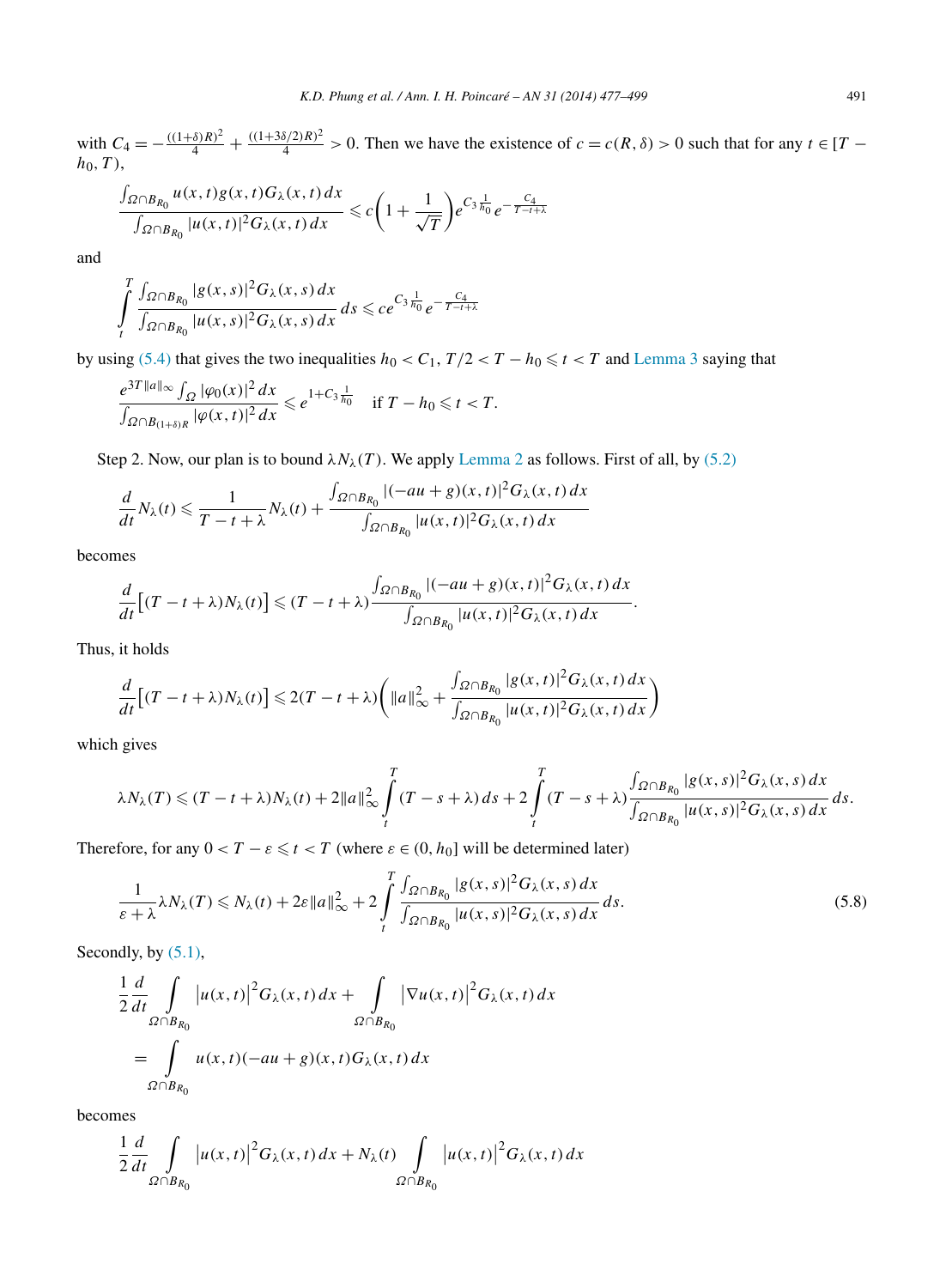<span id="page-15-0"></span>
$$
= - \int_{\Omega \cap B_{R_0}} a(x, t) |u(x, t)|^2 G_{\lambda}(x, t) dx + \frac{\int_{\Omega \cap B_{R_0}} u(x, t) g(x, t) G_{\lambda}(x, t) dx}{\int_{\Omega \cap B_{R_0}} |u(x, t)|^2 G_{\lambda}(x, t) dx} \int_{\Omega \cap B_{R_0}} |u(x, t)|^2 G_{\lambda}(x, t) dx.
$$
\n(5.9)

Therefore, combining [\(5.8\) and \(5.9\),](#page-14-0) we obtain that for any  $0 < T - \varepsilon \le t < T$ 

$$
\frac{1}{2}\frac{d}{dt}\int_{\Omega\cap B_{R_0}}|u(x,t)|^2G_{\lambda}(x,t)dx + \frac{1}{\varepsilon+\lambda}\lambda N_{\lambda}(T)\int_{\Omega\cap B_{R_0}}|u(x,t)|^2G_{\lambda}(x,t)dx
$$
\n
$$
\leq (||a||_{\infty}+2\varepsilon||a||_{\infty}^2)\int_{\Omega\cap B_{R_0}}|u(x,t)|^2G_{\lambda}(x,t)dx + \int_{\Omega\cap B_{R_0}}|u(x,t)|^2G_{\lambda}(x,t)dx
$$
\n
$$
\times \left(\frac{\int_{\Omega\cap B_{R_0}}u(x,t)g(x,t)G_{\lambda}(x,t)dx}{\int_{\Omega\cap B_{R_0}}|u(x,t)|^2G_{\lambda}(x,t)dx}+2\int_{t}^{T}\frac{\int_{\Omega\cap B_{R_0}}|g(x,s)|^2G_{\lambda}(x,s)dx}{\int_{\Omega\cap B_{R_0}}|u(x,s)|^2G_{\lambda}(x,s)dx}ds\right).
$$

Now, define, for any  $\varepsilon \in (0, h_0]$ ,

$$
Q_{h_0,\varepsilon,\lambda} = c \left( 3 + \frac{1}{\sqrt{T}} \right) e^{(C_3 + C_4) \frac{1}{h_0}} e^{-\frac{C_4}{\varepsilon + \lambda}}
$$
(5.10)

given from the fact that using step 1,

$$
\frac{\int_{\Omega \cap B_{R_0}} u(x,t)g(x,t)G_\lambda(x,t)dx}{\int_{\Omega \cap B_{R_0}} |u(x,t)|^2 G_\lambda(x,t)dx} + 2\int_t^T \frac{\int_{\Omega \cap B_{R_0}} |g(x,s)|^2 G_\lambda(x,s)dx}{\int_{\Omega \cap B_{R_0}} |u(x,s)|^2 G_\lambda(x,s)dx}ds
$$
  
\$\leqslant \mathcal{Q}\_{h\_0,\varepsilon,\lambda}\$ for any  $0 < T - \varepsilon \leqslant t < T$  with  $\varepsilon \in (0, h_0]$ .

Then, it holds

$$
\frac{1}{2}\frac{d}{dt}\int_{\Omega\cap B_{R_0}}|u(x,t)|^2G_\lambda(x,t)\,dx
$$
\n
$$
\leqslant -\left(\frac{1}{\varepsilon+\lambda}\lambda N_\lambda(T)-\|a\|_\infty-2\varepsilon\|a\|_\infty^2-Q_{h_0,\varepsilon,\lambda}\right)\int_{\Omega\cap B_{R_0}}\left|u(x,t)\right|^2G_\lambda(x,t)\,dx
$$

which implies

$$
\frac{d}{dt}\left(e^{2(\frac{1}{\varepsilon+\lambda}\lambda N_\lambda(T)-\|a\|_\infty-2\varepsilon\|a\|_\infty^2}-Q_{h_0,\varepsilon,\lambda})t}\int\limits_{\Omega\cap B_{R_0}}\left|u(x,t)\right|^2G_\lambda(x,t)\,dx\right)\leq 0
$$

for  $0 < T - \varepsilon \leq t$ . Integrating over  $(T - \varepsilon, T - \varepsilon/2)$ , we get

$$
e^{\frac{\varepsilon}{\varepsilon+\lambda}\lambda N_{\lambda}(T)}\int\limits_{\Omega\cap B_{R_0}}\left|u(x,T-\varepsilon/2)\right|^2G_{\lambda}(x,T-\varepsilon/2)dx
$$
  

$$
\leq e^{\varepsilon\|a\|_{\infty}+2\varepsilon^2\|a\|_{\infty}^2}e^{\varepsilon Q_{h_0,\varepsilon,\lambda}}\int\limits_{\Omega\cap B_{R_0}}\left|u(x,T-\varepsilon)\right|^2G_{\lambda}(x,T-\varepsilon)dx
$$

that is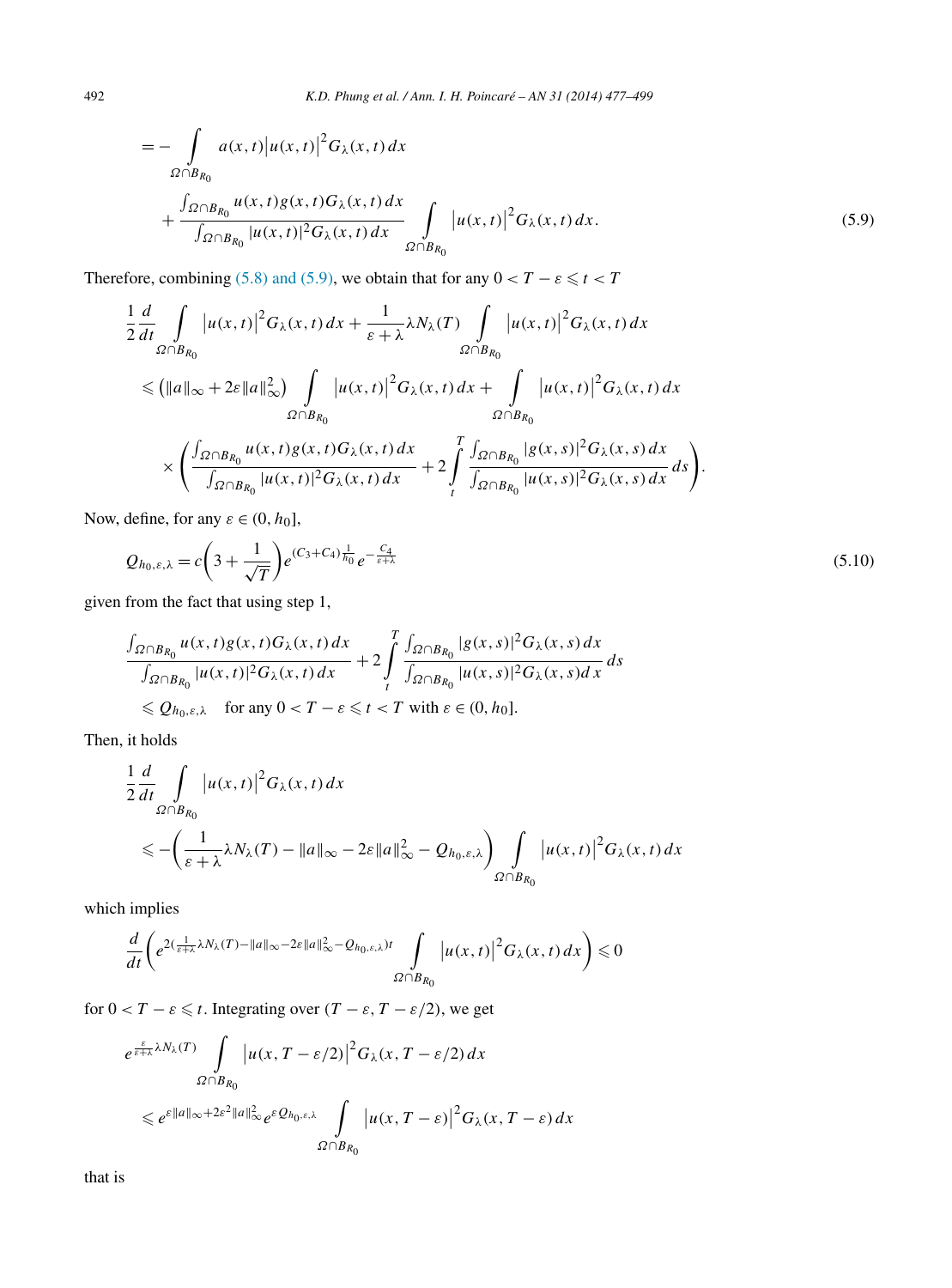$$
e^{\frac{\varepsilon}{\varepsilon+\lambda}\lambda N_{\lambda}(T)}\int\limits_{\Omega\cap B_{R_0}}\left|u(x,T-\varepsilon/2)\right|^2\frac{1}{(\varepsilon/2+\lambda)^{n/2}}e^{-\frac{|x-x_0|^2}{4(\varepsilon/2+\lambda)}}dx
$$
  

$$
\leq e^{\varepsilon\|a\|_{\infty}+2\varepsilon^2\|a\|_{\infty}^2}e^{\varepsilon Q_{h_0,\varepsilon,\lambda}}\int\limits_{\Omega\cap B_{R_0}}\left|u(x,T-\varepsilon)\right|^2\frac{1}{(\varepsilon+\lambda)^{n/2}}e^{-\frac{|x-x_0|^2}{4(\varepsilon+\lambda)}}dx.
$$

Thus,

$$
e^{\frac{\varepsilon}{\varepsilon+\lambda}\lambda N_\lambda(T)} \leqslant e^{\varepsilon \|a\|_\infty+2\varepsilon^2\|a\|_\infty^2}e^{\varepsilon Q_{h_0,\varepsilon,\lambda}}\frac{\int_{\Omega\cap B_{R_0}}|u(x,T-\varepsilon)|^2e^{-\frac{|x-x_0|^2}{4(\varepsilon+\lambda)}}dx}{\int_{\Omega\cap B_{R_0}}|u(x,T-\varepsilon/2)|^2e^{-\frac{|x-x_0|^2}{4(\varepsilon/2+\lambda)}}dx}.
$$

Now, since  $\frac{\varepsilon}{2} \in (0, h_0]$ ,

$$
\frac{\int_{\Omega \cap B_{R_0}} |u(x, T - \varepsilon)|^2 e^{-\frac{|x - x_0|^2}{4(\varepsilon + \lambda)}} dx}{\int_{\Omega \cap B_{R_0}} |u(x, T - \varepsilon/2)|^2 e^{-\frac{|x - x_0|^2}{4(\varepsilon/2 + \lambda)}} dx} \leq \frac{e^{\frac{((1 + \delta)R)^2}{2\varepsilon}} e^{3T ||a||_{\infty}} \int_{\Omega} |\varphi_0(x)|^2 dx}{\int_{\Omega \cap B_{(1 + \delta)R}} |\varphi(x, T - \varepsilon/2)|^2 dx}
$$
  

$$
\leq e^{\frac{((1 + \delta)R)^2}{2\varepsilon}} e^{1 + C_3 \frac{1}{h_0}}.
$$

Indeed, by [Lemma 3,](#page-10-0) we know that  $\frac{e^{3T||a||_\infty} \int_{\Omega} |\varphi_0(x)|^2 dx}{\int_{\Omega} |\varphi(x)|^2 dx}$  $\frac{e^{3T||a||_\infty} \int_{\Omega} |\varphi_0(x)|^2 dx}{\int_{\Omega \cap B_{(1+\delta)R}} |\varphi(x,t)|^2 dx} \leq e^{1+C_3 \frac{1}{h_0}}$  if  $T - h_0 \leq t < T$ . Therefore, for any  $\varepsilon \in (0, h_0]$ ,

$$
\lambda N_{\lambda}(T) \leq \frac{\varepsilon + \lambda}{\varepsilon} \ln \left( e^{\varepsilon \|a\|_{\infty} + 2\varepsilon^{2} \|a\|_{\infty}^{2}} e^{\varepsilon Q_{h_{0},\varepsilon,\lambda}} e^{\frac{((1+\delta)R)^{2}}{2\varepsilon}} e^{1+C_{3}\frac{1}{h_{0}}}\right)
$$
  

$$
\leq \frac{\varepsilon + \lambda}{\varepsilon} \left( \frac{((1+\delta)R)^{2}}{2\varepsilon} + \varepsilon \|a\|_{\infty} + 2\varepsilon^{2} \|a\|_{\infty}^{2} + \varepsilon Q_{h_{0},\varepsilon,\lambda} + 1 + C_{3}\frac{1}{h_{0}} \right).
$$
(5.11)

Step 3. Now, we choose  $\lambda = \mu \varepsilon$  with  $\mu \in (0, 1)$  which will be determined later and

$$
\varepsilon = \frac{C_4}{2(C_3 + C_4)} h_0
$$

in order that  $Q_{h_0, \varepsilon, \lambda}$  given by [\(5.10\)](#page-15-0) satisfies the following bound

$$
Q_{h_0,\varepsilon,\lambda} \leqslant c\left(3+\frac{1}{\sqrt{T}}\right)e^{\frac{C_3+C_4}{h_0}(1-\frac{2}{1+\mu})}=c\left(3+\frac{1}{\sqrt{T}}\right)e^{\frac{C_3+C_4}{h_0}(\frac{\mu-1}{1+\mu})}\leqslant c\left(3+\frac{1}{\sqrt{T}}\right)
$$

and further, using the fact that  $\varepsilon \leq h_0$ , (5.11) becomes

$$
\lambda N_{\lambda}(T) \leq 2\bigg(1 + h_0 \|a\|_{\infty} + 2h_0^2 \|a\|_{\infty}^2 + (C_3 + C_4) \bigg(1 + \frac{(1+\delta)^2 R^2}{C_4}\bigg) \frac{1}{h_0} + c\bigg(3 + \frac{1}{\sqrt{T}}\bigg)h_0\bigg).
$$

Next, we deduce that

$$
\varepsilon \lambda N_{\lambda}(T) \leq 2 \bigg( \varepsilon + \varepsilon h_0 \|a\|_{\infty} + 2\varepsilon h_0^2 \|a\|_{\infty}^2 + \varepsilon (C_3 + C_4) \bigg( 1 + \frac{(1+\delta)^2 R^2}{C_4} \bigg) \frac{1}{h_0} + \varepsilon c \bigg( 3 + \frac{1}{\sqrt{T}} \bigg) h_0 \bigg)
$$
  

$$
\leq 2 \bigg( h_0 + h_0 T \|a\|_{\infty} + 2h_0^3 \|a\|_{\infty}^2 + \frac{1}{2} (C_4 + (1+\delta)^2 R^2) + c \bigg( 3h_0^2 + \sqrt{\frac{h_0}{T}} h_0^{3/2} \bigg) \bigg)
$$
  

$$
\leq 2 \bigg( 2C_1 + 2C_1^3 + \frac{1}{2} (C_4 + (1+\delta)^2 R^2) + c \big( 3C_1^2 + C_1^{3/2} \big) \bigg)
$$

where in the last line, we used the following four inequalities  $h_0 < C_1$ ,  $h_0 < T$ ,  $h_0 T ||a||_{\infty} < C_1$  and  $h_0^3 ||a||_{\infty}^2 < C_1^3$ obtained in [\(5.4\)](#page-10-0) of [Lemma 3.](#page-10-0) Therefore, we conclude from the above bound of  $\epsilon \lambda N_{\lambda}(T)$  that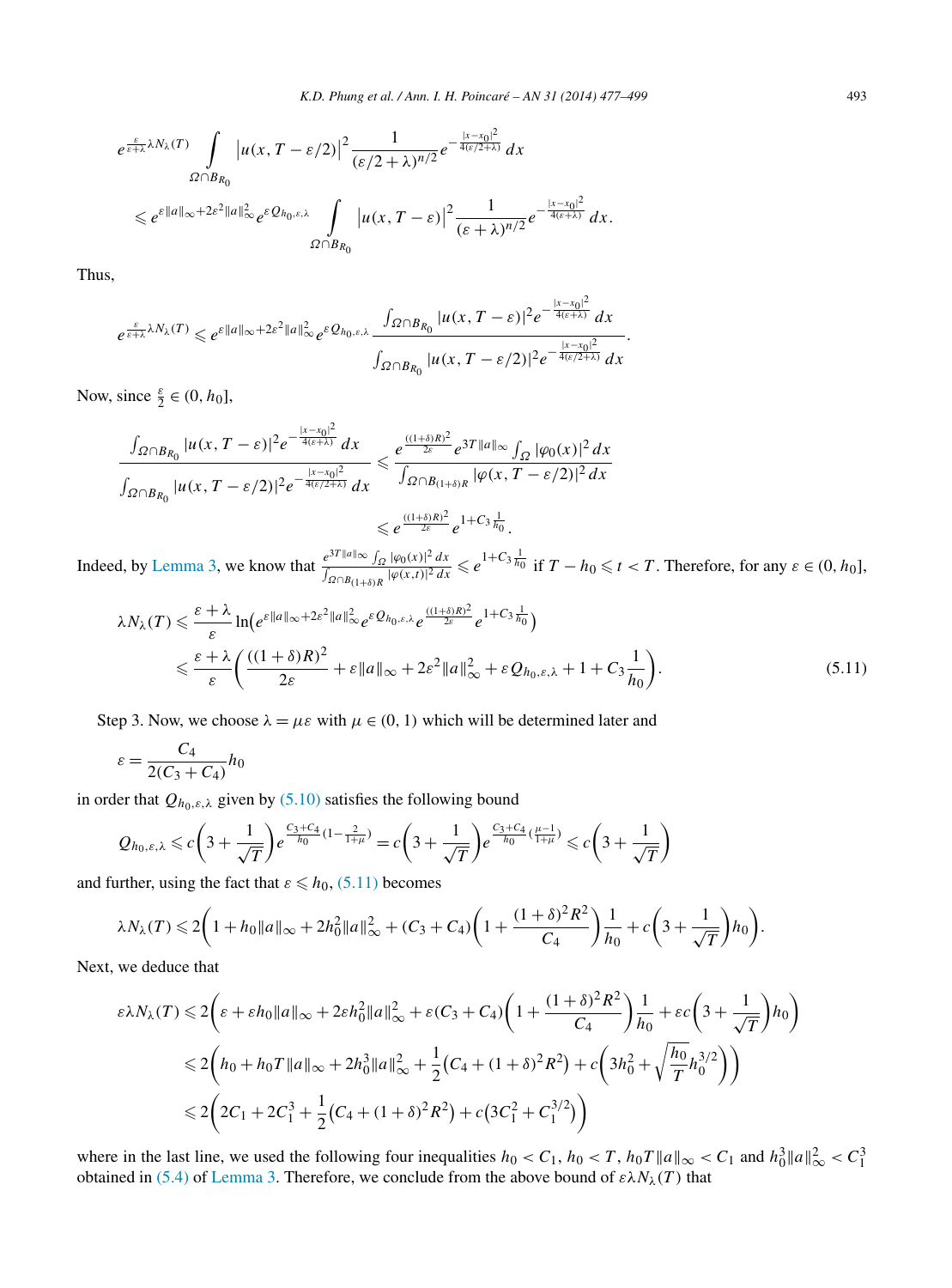494 *K.D. Phung et al. / Ann. I. H. Poincaré – AN 31 (2014) 477–499*

$$
\frac{16\lambda}{r^2} \left(\frac{n}{4} + \lambda N_{\lambda}(T)\right) \leq \frac{16}{r^2} \mu \left(\frac{n}{4} C_1 + \varepsilon \lambda N_{\lambda}(T)\right)
$$
  

$$
\leq \mu (1 + C_0)
$$
 (5.12)

for some  $C_0 > 0$  only depending on  $(n, r, R, \delta)$ .

Step 4. Now, we are able to bound  $\int_{\Omega \cap B_{R_0}} |u(x,T)|^2 e^{-\frac{|x-x_0|^2}{4\lambda}} dx$  as follows. Since  $\Omega \cap B_{R_0}$  is star-shaped with respect to *x*0, we have (see, for example, [\[13, p. 1238\]](#page-21-0) or [\[14, Lemma 2.5\],](#page-21-0) [\[5, Lemma 3\]\)](#page-21-0),

$$
\frac{1}{16\lambda} \int_{\Omega \cap B_{R_0}} |x - x_0|^2 |u(x, T)|^2 e^{-\frac{|x - x_0|^2}{4\lambda}} dx
$$
  

$$
\leq \frac{n}{4} \int_{\Omega \cap B_{R_0}} |u(x, T)|^2 e^{-\frac{|x - x_0|^2}{4\lambda}} dx + \lambda \int_{\Omega \cap B_{R_0}} |\nabla u(x, T)|^2 e^{-\frac{|x - x_0|^2}{4\lambda}} dx
$$

which implies

$$
\int_{\Omega\cap B_{R_0}} |u(x,T)|^2 e^{-\frac{|x-x_0|^2}{4\lambda}} dx
$$
\n
$$
\leq \int_{B_r} |u(x,T)|^2 e^{-\frac{|x-x_0|^2}{4\lambda}} dx + \int_{(\Omega\cap B_{R_0})\setminus B_r} \frac{|x-x_0|^2}{r^2} |u(x,T)|^2 e^{-\frac{|x-x_0|^2}{4\lambda}} dx
$$
\n
$$
\leq \int_{B_r} |u(x,T)|^2 e^{-\frac{|x-x_0|^2}{4\lambda}} dx + \frac{1}{r^2} \Big[ 4\lambda n \int_{\Omega\cap B_{R_0}} |u(x,T)|^2 e^{-\frac{|x-x_0|^2}{4\lambda}} dx + \int_{\Omega\cap B_{R_0}} 16\lambda^2 |\nabla u(x,T)|^2 e^{-\frac{|x-x_0|^2}{4\lambda}} dx \Big]
$$
\n
$$
\leq \int_{B_r} |\varphi(x,T)|^2 e^{-\frac{|x-x_0|^2}{4\lambda}} dx + \frac{16\lambda}{r^2} \Big[ \frac{n}{4} + \lambda N_\lambda(T) \Big]_{\Omega\cap B_{R_0}} |u(x,T)|^2 e^{-\frac{|x-x_0|^2}{4\lambda}} dx,
$$

where in the last line we used the definition of  $N_\lambda(T)$  and the fact that  $u = \varphi$  in  $B_r$ . Combining the above inequality and (5.12), we deduce that

$$
\int_{\Omega \cap B_{R_0}} |u(x,T)|^2 e^{-\frac{|x-x_0|^2}{4\lambda}} dx \leq \int_{B_r} |\varphi(x,T)|^2 e^{-\frac{|x-x_0|^2}{4\lambda}} dx + \mu(1+C_0) \int_{\Omega \cap B_{R_0}} |u(x,T)|^2 e^{-\frac{|x-x_0|^2}{4\lambda}} dx.
$$
 (5.13)

Step 5. Now, we choose  $\mu \in (0, 1)$  as follows.

*.*

$$
\mu = \frac{1}{2} \frac{1}{(1 + C_0)}
$$

Then,  $\lambda = \mu \varepsilon = \mu \frac{C_4}{2(C_3 + C_4)} h_0 = \frac{1}{4} \frac{C_4}{(1 + C_0)(C_3 + C_4)} h_0$  and by using the definition of  $h_0$ , we have

$$
\int_{\Omega \cap B_R} |\varphi(x, T)|^2 dx \leq e^{\frac{R^2}{4\lambda}} \int_{\Omega \cap B_{R_0}} |u(x, T)|^2 e^{-\frac{|x - x_0|^2}{4\lambda}} dx
$$
  

$$
\leq 2e^{\frac{R^2}{4\lambda}} \int_{B_r} |\varphi(x, T)|^2 e^{-\frac{|x - x_0|^2}{4\lambda}} dx \text{ by (5.13)},
$$
  

$$
\leq 2e^{\frac{(1 + C_0)(C_3 + C_4)R^2}{C_4} \frac{1}{h_0}} \int_{B_r} |\varphi(x, T)|^2 dx
$$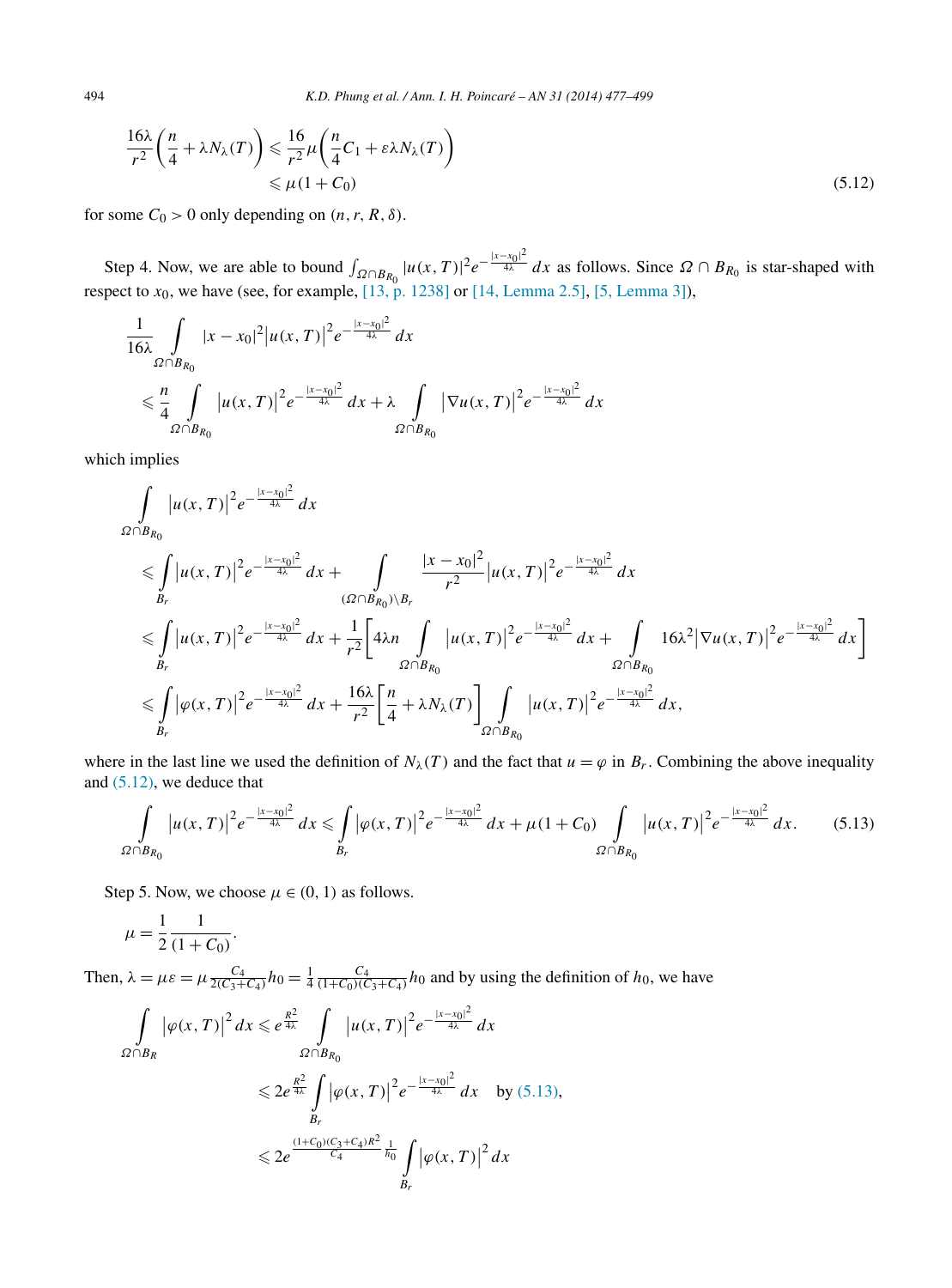$$
\leq 2\bigg((1+C_2)\frac{e^{1+\frac{2C_1}{T}+e^{3T\|a\|\infty+\|a\|_{\infty}^{2/3}}\int_{\Omega}|\varphi_0(x)|^2 dx}{\int_{\Omega\cap B_R}|\varphi(x,T)|^2 dx}\bigg)^{\frac{(1+C_0)(C_3+C_4)R^2}{C_1C_4}}\int\limits_{B_r}|\varphi(x,T)|^2 dx.
$$

<span id="page-18-0"></span>We conclude that the desired estimate of [Lemma 4](#page-13-0) holds with  $\beta = \frac{(1+C_0)(C_3+C_4)R^2}{C_1C_4+(1+C_0)(C_3+C_4)R^2} \in (0, 1)$ . This completes the proof of [Lemma 4.](#page-13-0)  $\Box$ 

**Lemma 5.** Let  $\tilde{\omega}$  be a non-empty open set of  $\Omega$ . Then there are  $C = C(\tilde{\omega}, \Omega) > 0$  and  $\tilde{\beta} = \tilde{\beta}(\tilde{\omega}, \Omega) \in (0, 1)$  such that *for any*  $T > 0$  *and*  $\varphi_0 \in L^2(\Omega)$ ,

$$
\int_{\Omega} |\varphi(x,T)|^2 dx \leqslant e^{C(1+\frac{1}{T}+T||a||_{\infty}+||a||_{\infty}^{2/3})} \bigg(\int_{\Omega} |\varphi_0(x)|^2 dx\bigg)^{\tilde{\beta}} \bigg(\int_{\tilde{\omega}} |\varphi(x,T)|^2 dx\bigg)^{1-\tilde{\beta}}.
$$

**Proof.** Firstly, by [Lemma 4](#page-13-0) and constructing a sequence of balls chained along a curve, we claim that, for any compact sets *Θ*<sup>1</sup> and *Θ*<sup>2</sup> with non-empty interior in *Ω*, there are constants *C* = *C(Θ*1*,Θ*2*,Ω)>* 0 and *α*<sup>1</sup> = *α*1*(Θ*1*,Θ*2*,Ω)* ∈ *(*0*,* 1*)* such that

$$
\int_{\Theta_1} |\varphi(x,T)|^2 dx \leq e^{C(1+\frac{1}{T}+T||a||_{\infty}+||a||_{\infty}^{2/3})} \bigg(\int_{\Omega} |\varphi_0(x)|^2 dx\bigg)^{\alpha_1} \bigg(\int_{\Theta_2} |\varphi(x,T)|^2 dx\bigg)^{1-\alpha_1}.
$$
\n(5.14)

 $\bigcup_{i=1,\dots,M} B(x_i, R)$  and  $B(x_i, 3R) \subset \Omega$ . Next, for each  $i \in \{1,\dots,M\}$ , we choose  $\rho \in (0, R)$  and finitely many points Indeed, since  $\Theta_1$  is a compact set in  $\Omega$ , there are  $R > 0$  and finitely many points  $x_1, \ldots, x_M$  such that  $\Theta_1 \subset$  $q_0, \ldots, q_m$  with the following properties:

$$
\begin{cases}\n x_i = q_m, \\
 \Theta_2 \supset B(q_0, \rho), \\
 B(q_{j+1}, \rho/2) \subset B(q_j, \rho) \quad \forall j = 0, \dots, m-1, \\
 B(q_j, 3\rho) \subset \Omega \quad \forall j = 0, \dots, m.\n\end{cases}
$$

Thanks to [Lemma](#page-13-0) 4, there exist  $\sigma$ ,  $\sigma$ <sub>1</sub>,  $\alpha$ <sub>1</sub>  $\in$  (0, 1), such that

$$
\int_{B(x_i,R)} |\varphi(x,T)|^2 dx \leq e^{C(1+\frac{1}{T}+T||a||_{\infty}+||a||_{\infty}^{2/3})} \Big( \int_{\Omega} |\varphi_0(x)|^2 dx \Big)^{\sigma} \Big( \int_{B(x_i,\rho/2)} |\varphi(x,T)|^2 dx \Big)^{1-\sigma} \n= e^{C(1+\frac{1}{T}+T||a||_{\infty}+||a||_{\infty}^{2/3})} \Big( \int_{\Omega} |\varphi_0(x)|^2 dx \Big)^{\sigma} \Big( \int_{B(q_m,\rho/2)} |\varphi(x,T)|^2 dx \Big)^{1-\sigma} \n\leq e^{C(1+\frac{1}{T}+T||a||_{\infty}+||a||_{\infty}^{2/3})} \Big( \int_{\Omega} |\varphi_0(x)|^2 dx \Big)^{\sigma} \Big( \int_{B(q_{m-1},\rho)} |\varphi(x,T)|^2 dx \Big)^{1-\sigma} \n\leq e^{C(1+\frac{1}{T}+T||a||_{\infty}+||a||_{\infty}^{2/3})} \Big( \int_{\Omega} |\varphi_0(x)|^2 dx \Big)^{\sigma} \n\times \Big( e^{C(1+\frac{1}{T}+T||a||_{\infty}+||a||_{\infty}^{2/3})} \Big( \int_{\Omega} |\varphi_0(x)|^2 dx \Big)^{\sigma_1} \Big( \int_{B(q_{m-1},\rho/2)} |\varphi(x,T)|^2 dx \Big)^{1-\sigma_1} \Big)^{1-\sigma} \n\leq ... \n\leq e^{C(1+\frac{1}{T}+T||a||_{\infty}+||a||_{\infty}^{2/3})} \Big( \int_{\Omega} |\varphi_0(x)|^2 dx \Big)^{\sigma_1} \Big( \int_{B(q_0,\rho)} |\varphi(x,T)|^2 dx \Big)^{1-\alpha_1},
$$

where  $C > 0$  may change value from line to line. This implies the desired inequality (5.14).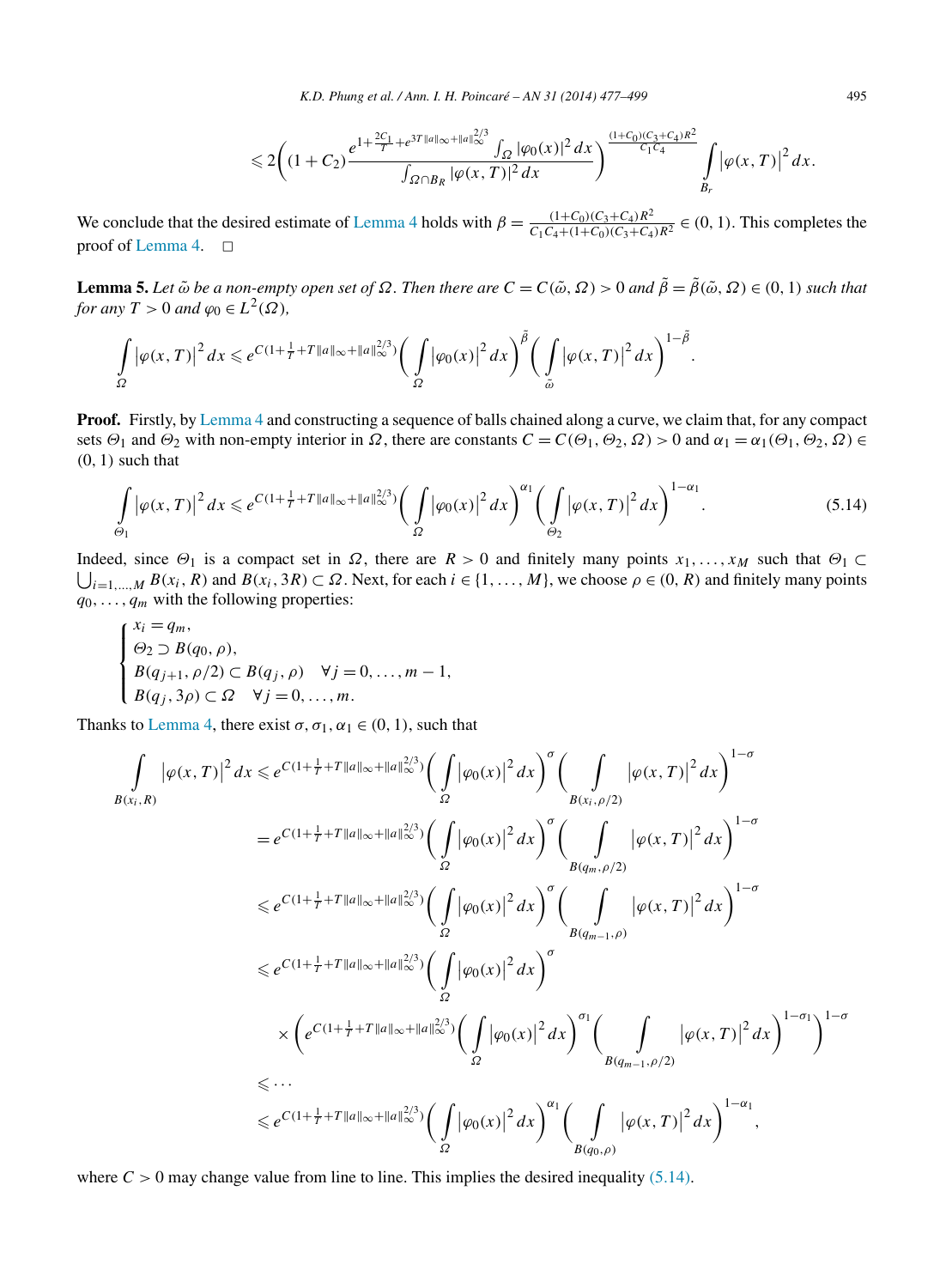Secondly, since  $\Omega$  is bounded with a  $C^2$  boundary, there is a finite set of triplet  $(q_j, R_j, \delta_j) \in \Omega \times \mathbb{R}_+^* \times (0, 1]$ ,  $j = 1, \ldots, m$ , such that

$$
\partial\Omega \subset \bigcup_{j=1,\dots,m} B(q_j, (1+2\delta_j)R_j)
$$

and  $\Omega \cap B(q_i, (1 + 2\delta_i)R_i)$  is star-shaped with center  $q_i$  for some  $\delta_i$ . Then we apply [Lemma 4](#page-13-0) with  $\Omega \cap B(q_i, (1 +$  $2\delta_j$  $R_j$  for  $j = 1, \ldots, m$ , and the same arguments as above to get that, when  $\vartheta$  is a neighborhood of  $\partial \Omega$  and  $\Theta_3$  is a compact set with non-empty interior in *Ω*, there are constants  $C = C(\vartheta, \Theta_3, \Omega) > 0$  and  $\alpha_2 = \alpha_2(\vartheta, \Theta_3, \Omega) \in (0, 1)$ such that

$$
\int_{\vartheta} \left| \varphi(x,T) \right|^2 dx \leqslant e^{C(1+\frac{1}{T}+T\|a\|_{\infty}+\|a\|_{\infty}^{2/3})} \bigg(\int\limits_{\Omega} |\varphi_0|^2 dx \bigg)^{\alpha_2} \bigg(\int\limits_{\Theta_3} \left| \varphi(x,T) \right|^2 dx \bigg)^{1-\alpha_2}.
$$

Finally, we derive the desired estimate from the previous two statements with  $\Omega \subset (\vartheta \cup \Theta_1)$  and  $(\Theta_2 \cup \Theta_3) \subset \tilde{\omega}$ . This completes the proof.  $\square$ 

Now, we are able to present the proof of the observability estimate of [Theorem](#page-3-0) 4.

**Proof of Theorem 4.** We start with the following interpolation estimate deduced by [Lemma 5](#page-18-0) and the Young inequality. For any  $0 \leq t_1 < t_2 \leq T$ ,

$$
\left\|\varphi(\cdot,t_2)\right\|_{L^2(\Omega)} \leqslant \frac{K_1}{\varepsilon^{\alpha}} e^{\frac{K_2}{t_2-t_1}} \left\|\varphi(\cdot,t_2)\right\|_{L^2(\tilde{\omega})} + \varepsilon \left\|\varphi(\cdot,t_1)\right\|_{L^2(\Omega)} \quad \forall \varepsilon > 0.
$$

Here,  $\tilde{\omega} \in \omega \subset \Omega$ ,  $K_1 = e^{\frac{C}{2(1-\tilde{\beta})}(1+T||a||_{\infty}+||a||_{\infty}^{2/3})}$  and  $K_2 = \frac{C}{2(1-\tilde{\beta})}$  in [Lemma 5,](#page-18-0)  $\alpha = \frac{\tilde{\beta}}{1-\tilde{\beta}}$  in [Lemma 5.](#page-18-0) By Nash inequality and Poincaré inequality,

$$
\|\varphi(\cdot,t_2)\|_{L^2(\tilde{\omega})} \leq \frac{K_3}{\delta^{n/2}} \|\varphi(\cdot,t_2)\|_{L^1(\omega)} + \delta \|\nabla\varphi(\cdot,t_2)\|_{L^2(\Omega)} \quad \forall \delta > 0.
$$

Here  $K_3 > 0$  only depends on  $(\tilde{\omega}, \omega, \Omega)$ . By [Lemma 1,](#page-9-0) we know that

$$
\left\|\nabla\varphi(\cdot,t_2)\right\|_{L^2(\Omega)} \leqslant \frac{K_4}{(t_2-t_1)^{1/2}}\left\|\varphi(\cdot,t_1)\right\|_{L^2(\Omega)}
$$

with  $K_4 = e^{2T||a||_{\infty}}$ . Therefore, from the above three estimates with  $\frac{K_1}{\varepsilon^{\alpha}} e^{\frac{K_2}{t_2 - t_1}} \delta \frac{K_4}{(t_2 - t_1)^{1/2}} = \varepsilon$ , we get

$$
\begin{split}\n\|\varphi(\cdot,t_{2})\|_{L^{2}(\Omega)} &\leq \frac{K_{1}}{\varepsilon^{\alpha}}e^{\frac{K_{2}}{t_{2}-t_{1}}}\left(\frac{K_{3}}{\delta^{n/2}}\|\varphi(\cdot,t_{2})\|_{L^{1}(\omega)} + \delta\frac{K_{4}}{(t_{2}-t_{1})^{1/2}}\|\varphi(\cdot,t_{1})\|_{L^{2}(\Omega)}\right) + \varepsilon\|\varphi(\cdot,t_{1})\|_{L^{2}(\Omega)} \\
&\leq \frac{K_{1}K_{3}}{\varepsilon^{\alpha}}e^{\frac{K_{2}}{t_{2}-t_{1}}}\left(\frac{1}{\varepsilon^{\alpha+1}}e^{\frac{K_{2}}{t_{2}-t_{1}}}\frac{K_{1}K_{4}}{(t_{2}-t_{1})^{1/2}}\right)^{n/2}\|\varphi(\cdot,t_{2})\|_{L^{1}(\omega)} + 2\varepsilon\|\varphi(\cdot,t_{1})\|_{L^{2}(\Omega)} \\
&\leq \frac{K_{1}K_{3}}{\varepsilon^{\alpha+(\alpha+1)n/2}}e^{(\frac{3n}{4}+1)\frac{K_{2}}{t_{2}-t_{1}}}\left(\frac{K_{1}K_{4}}{\sqrt{K_{2}}}\right)^{n/2}\|\varphi(\cdot,t_{2})\|_{L^{1}(\omega)} + 2\varepsilon\|\varphi(\cdot,t_{1})\|_{L^{2}(\Omega)} \\
&\leq \frac{K_{5}}{(2\varepsilon)^{\gamma}}e^{\frac{K_{6}}{t_{2}-t_{1}}}\|\varphi(\cdot,t_{2})\|_{L^{1}(\omega)} + 2\varepsilon\|\varphi(\cdot,t_{1})\|_{L^{2}(\Omega)} \quad \forall \varepsilon > 0,\n\end{split}
$$

denoting  $\gamma = \alpha(1 + \frac{n}{2}) + \frac{n}{2}$ ,  $K_5 = 2^{\alpha + (\alpha + 1)n/2} K_1 K_3 \left(\frac{K_1 K_4}{\sqrt{K_2}}\right)^{n/2}$  and  $K_6 = (\frac{3n}{4} + 1)K_2$ .

On another hand, let  $E$  be a subset of positive measure in  $(0, T)$ . Let  $\ell$  be a density point of  $E$ . Using [\[14, Proposition 2.1\],](#page-21-0) for each  $\tau > 1$ , there exists  $\ell_1 \in (\ell, T)$ , depending on  $\tau$  and  $E$ , such that the sequence  $\{\ell_m\}_{m \geq 1}$ , given by

$$
\ell_{m+1} = \ell + \frac{1}{\tau^m} (\ell_1 - \ell),
$$

satisfies

$$
\ell_m - \ell_{m+1} \leqslant 3 \big| E \cap (\ell_{m+1}, \ell_m) \big|.
$$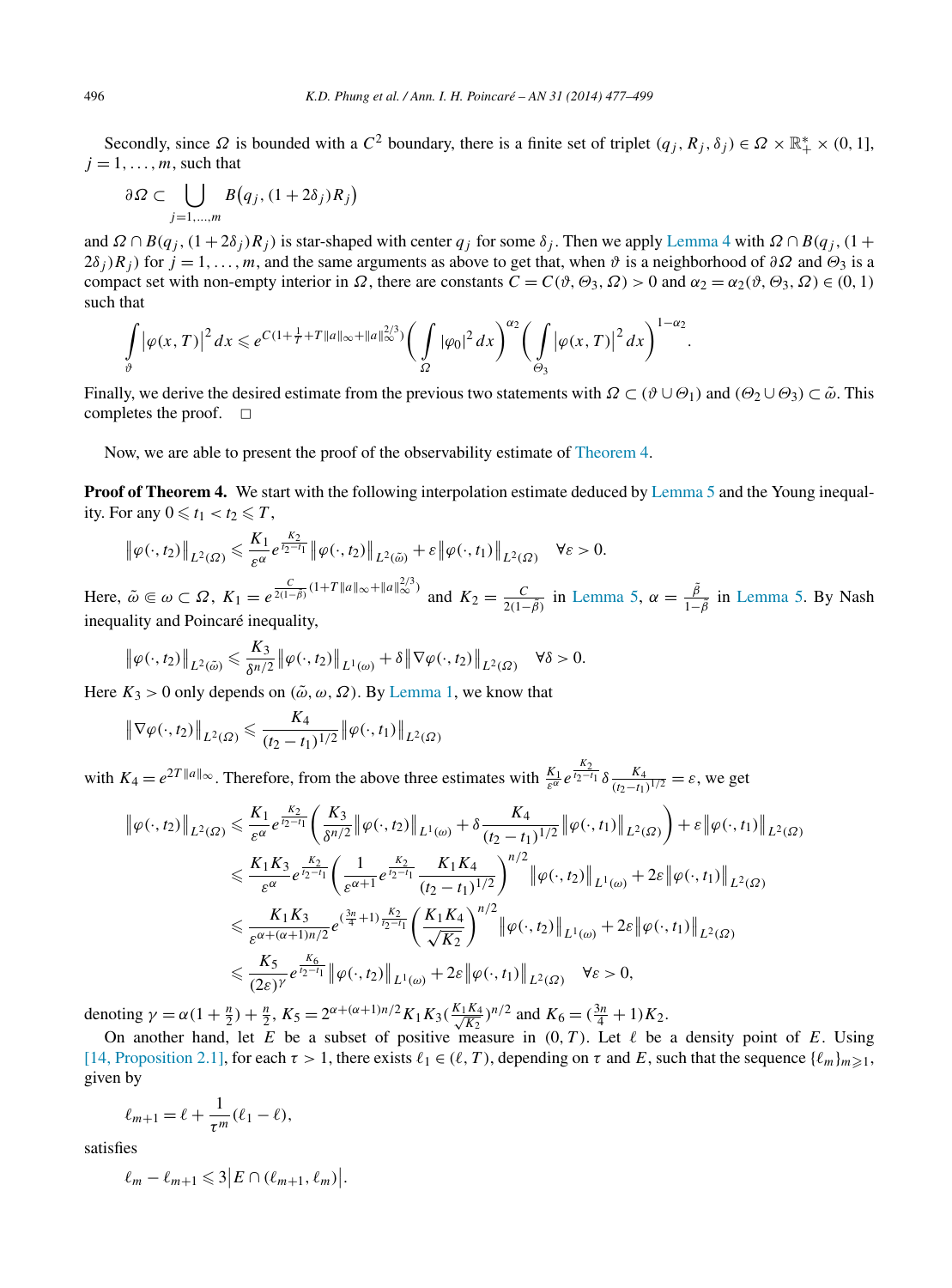Next, let  $0 < \ell_{m+2} < \ell_{m+1} \leq t < \ell_m < \ell_1 < T$ . We apply the above interpolation inequality to get

$$
\|\varphi(\cdot,t)\|_{L^2(\Omega)} \leq \frac{K_5}{\varepsilon^{\gamma}} e^{\frac{K_6}{t-t_{m+2}}}\|\varphi(\cdot,t)\|_{L^1(\omega)} + \varepsilon \|\varphi(\cdot,\ell_{m+2})\|_{L^2(\Omega)} \quad \forall \varepsilon > 0.
$$

Recall that by [Lemma 1](#page-9-0)

$$
\big\|\varphi(\cdot,\ell_m)\big\|_{L^2(\Omega)} \leqslant K_4 \big\|\varphi(\cdot,t)\big\|_{L^2(\Omega)}.
$$

Therefore,

$$
\left\|\varphi(\cdot,\ell_m)\right\|_{L^2(\Omega)} \leqslant K_4\left(\frac{K_5}{\varepsilon^{\gamma}}e^{\frac{K_6}{t-\ell_{m+2}}}\left\|\varphi(\cdot,t)\right\|_{L^1(\omega)} + \varepsilon\left\|\varphi(\cdot,\ell_{m+2})\right\|_{L^2(\Omega)}\right) \quad \forall \varepsilon > 0.
$$

Finally, with  $K_7 = (K_4)^{1+\gamma} K_5$ ,

$$
\|\varphi(\cdot,\ell_m)\|_{L^2(\Omega)} \leq \frac{K_7}{\varepsilon^{\gamma}} e^{\frac{K_6}{t-\ell_{m+2}}}\|\varphi(\cdot,t)\|_{L^1(\omega)} + \varepsilon \|\varphi(\cdot,\ell_{m+2})\|_{L^2(\Omega)} \quad \forall \varepsilon > 0.
$$

Integrating it over  $t \in E \cap (\ell_{m+1}, \ell_m)$ , it yields that

$$
\|E \cap (\ell_{m+1}, \ell_m)\| \|\varphi(\cdot, \ell_m)\|_{L^2(\Omega)} \leq \frac{K_7}{\varepsilon^{\gamma}} e^{\frac{K_6}{\ell_{m+1} - \ell_{m+2}}} \int_{\ell_{m+1}}^{\ell_m} 1_E \|\varphi(\cdot, t)\|_{L^1(\omega)} dt
$$
  
 
$$
+ \varepsilon |E \cap (\ell_{m+1}, \ell_m)\| \|\varphi(\cdot, \ell_{m+2})\|_{L^2(\Omega)} \quad \forall \varepsilon > 0.
$$

That is, using the fact that  $\ell_m - \ell_{m+1} = \frac{1}{\tau^m} (\tau - 1)(\ell_1 - \ell),$ 

$$
\|\varphi(\cdot,\ell_m)\|_{L^2(\Omega)} \leq \frac{1}{|E \cap (\ell_{m+1},\ell_m)|} \frac{K_7}{\varepsilon^{\gamma}} e^{K_6[\frac{1}{\ell_1-\ell}\frac{\tau^{m+1}}{\tau-1}]} \int_{\ell_{m+1}}^{\ell_m} 1_E \|\varphi(\cdot,t)\|_{L^1(\omega)} dt + \varepsilon \|\varphi(\cdot,\ell_{m+2})\|_{L^2(\Omega)}
$$
  

$$
\leq 3 \Biggl[ \frac{1}{\ell_1-\ell} \frac{\tau^m}{\tau-1} \Biggr] \frac{K_7}{\varepsilon^{\gamma}} e^{K_6[\frac{1}{\ell_1-\ell}\frac{\tau^{m+1}}{\tau-1}]} \int_{\ell_{m+1}}^{\ell_m} 1_E \|\varphi(\cdot,t)\|_{L^1(\omega)} dt
$$
  

$$
+ \varepsilon \|\varphi(\cdot,\ell_{m+2})\|_{L^2(\Omega)} \quad \forall \varepsilon > 0.
$$

Therefore,

$$
\|\varphi(\cdot,\ell_m)\|_{L^2(\Omega)} \leq \frac{1}{\varepsilon^{\gamma}} \frac{3}{\tau} \frac{K_7}{K_6} e^{2K_6\left[\frac{1}{\ell_1-\ell} \frac{\tau^{m+1}}{\tau-1}\right]} \int\limits_{\ell_{m+1}}^{\ell_m} 1_E \|\varphi(\cdot,t)\|_{L^1(\omega)} dt + \varepsilon \|\varphi(\cdot,\ell_{m+2})\|_{L^2(\Omega)} \quad \forall \varepsilon > 0.
$$

Take  $d = 2K_6\left[\frac{1}{\ell_1 - \ell} \frac{1}{\tau(\tau - 1)}\right]$ . It guarantees that

$$
\varepsilon^{\gamma} e^{-d\tau^{m+2}} \left\| \varphi(\cdot,\ell_m) \right\|_{L^2(\Omega)} - \varepsilon^{1+\gamma} e^{-d\tau^{m+2}} \left\| \varphi(\cdot,\ell_{m+2}) \right\|_{L^2(\Omega)} \leq \frac{3}{\tau} \frac{K_7}{K_6} \int_{\ell_{m+1}}^{\ell_m} 1_E \left\| \varphi(\cdot,t) \right\|_{L^1(\omega)} dt \quad \forall \varepsilon > 0.
$$

 *m*

Take  $\varepsilon = e^{-d\tau^{m+2}}$ , then

$$
e^{-(\gamma+1)d\tau^{m+2}}\|\varphi(\cdot,\ell_m)\|_{L^2(\Omega)}-e^{-(2+\gamma)d\tau^{m+2}}\|\varphi(\cdot,\ell_{m+2})\|_{L^2(\Omega)}\leq \frac{3}{\tau}\frac{K_7}{K_6}\int\limits_{\ell_{m+1}}^{\ell_m}1_E\|\varphi(\cdot,t)\|_{L^1(\omega)}\,dt.
$$

Take  $\tau = \sqrt{\frac{\gamma + 2}{\gamma + 1}}$ , then  $e^{-(2+\gamma)d\tau^{m}} \|\varphi(\cdot,\ell_{m})\|_{L^{2}(\Omega)} - e^{-(2+\gamma)d\tau^{m+2}} \|\varphi(\cdot,\ell_{m+2})\|_{L^{2}(\Omega)} \leq \frac{3}{\tau}$ *τ K*<sup>7</sup> *K*<sup>6</sup>  $\frac{\ell_m}{\Gamma}$  $\ell_{m+1}$  $1_E \|\varphi(\cdot,t)\|_{L^1(\omega)} dt.$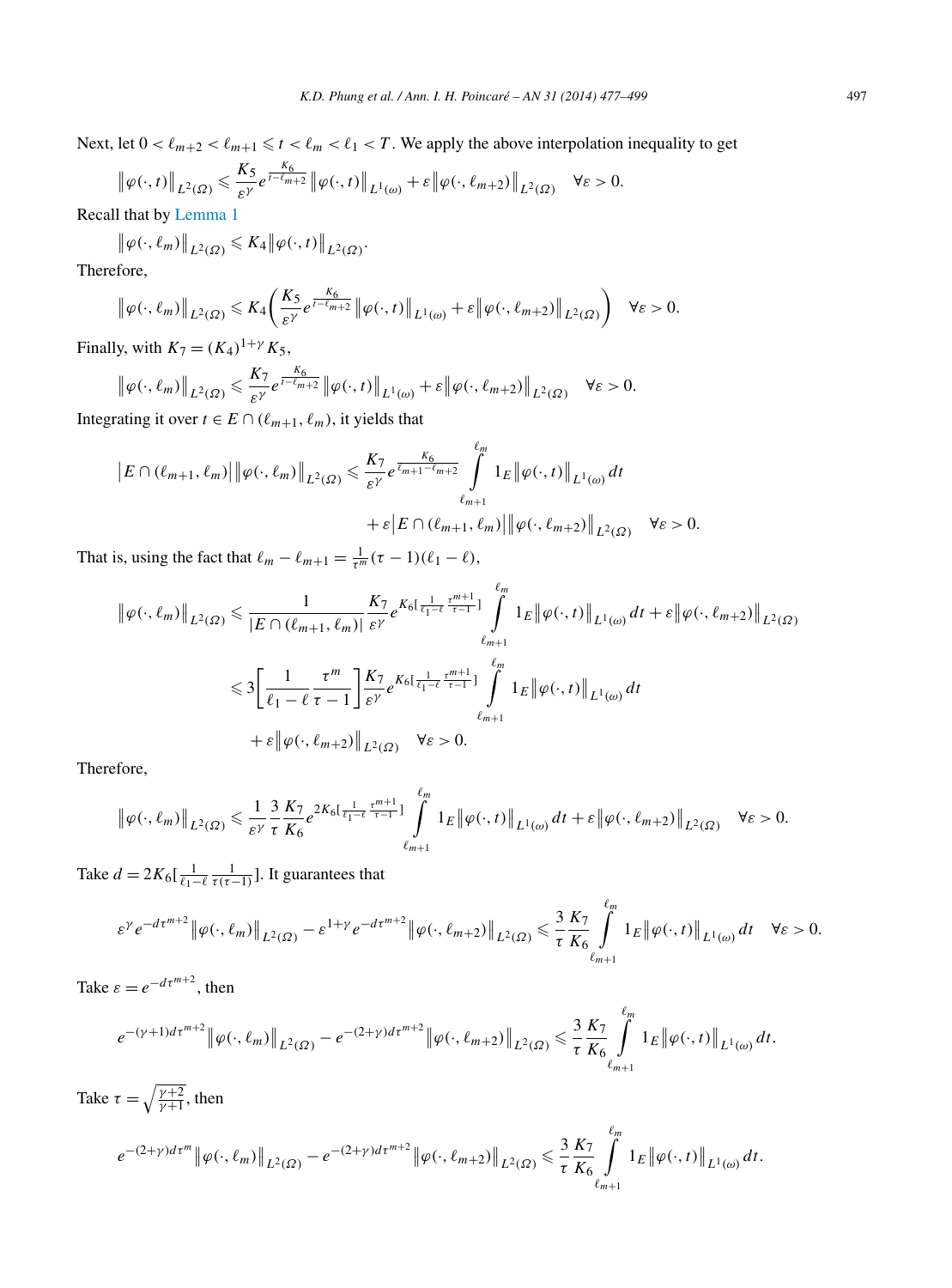<span id="page-21-0"></span>Changing *m* to  $2m'$  and summing the above from  $m' = 1$  to infinity give the desired result. Indeed,

$$
\frac{1}{K_4}e^{-(2+\gamma)d\tau^2} \|\varphi(\cdot,T)\|_{L^2(\Omega)} \le e^{-(2+\gamma)d\tau^2} \|\varphi(\cdot,\ell_2)\|_{L^2(\Omega)}
$$
\n
$$
\le \sum_{m'=1}^{+\infty} \left(e^{-(2+\gamma)d\tau^{2m'}} \|\varphi(\cdot,\ell_{2m'})\|_{L^2(\Omega)} - e^{-(2+\gamma)d\tau^{2m'+2}} \|\varphi(\cdot,\ell_{2m'+2})\|_{L^2(\Omega)}\right)
$$
\n
$$
\le \frac{3}{\tau} \frac{K_7}{K_6} \sum_{m'=1}^{+\infty} \int_{\ell_{2m'+1}}^{\ell_{2m'}} 1_E \|\varphi(\cdot,t)\|_{L^1(\omega)} dt
$$
\n
$$
\le \frac{3}{\tau} \frac{K_7}{K_6} \int_0^T 1_E \|\varphi(\cdot,t)\|_{L^1(\omega)} dt.
$$

This concludes the proof of [Theorem 4.](#page-3-0)  $\Box$ 

**Remark 6.** When  $E = (0, T)$ , then we can take the sequence  $\{\ell_m\}_{m \geq 1}$ , as follows

$$
\ell_{m+1}=\frac{T}{\tau^m},
$$

so that the observability constant becomes

$$
e^{K(1+\frac{1}{T}+T\|a\|_{\infty}+\|a\|_{\infty}^{2/3})}.
$$

When *E* is a positive measurable set with 0 its Lebesgue point, then we can take the sequence  $\{\ell_m\}_{m\geq 1}$ , as follows

$$
\ell_{m+1} = \frac{\ell_1}{\tau^m},
$$

where the existence of  $\ell_1$  comes from [14, Proposition 2.1], so that the observability constant becomes

$$
e^{K(1+\frac{1}{\ell_1}+\ell_1\|a\|_{\infty}+\|a\|_{\infty}^{2/3})}.
$$

#### **References**

- [1] [J. Apraiz, L. Escauriaza, G. Wang, C. Zhang, Observability inequalities and measurable sets, J. Eur. Math. Soc. \(2013\), in press.](http://refhub.elsevier.com/S0294-1449(13)00067-X/bib4145575As1)
- [2] S. [Anita, D. Tataru, Null controllability for the dissipative semilinear heat equation, Appl. Math. Optim. 46 \(2002\) 97–105.](http://refhub.elsevier.com/S0294-1449(13)00067-X/bib4154s1)
- [3] [V. Barbu, Analysis and Control of Nonlinear Infinite Dimensional Systems, Academic Press, Boston, 1993.](http://refhub.elsevier.com/S0294-1449(13)00067-X/bib42s1)
- [4] [T. Duyckaerts, X. Zhang, E. Zuazua, On the optimality of the observability inequalities for parabolic and hyperbolic systems with potentials,](http://refhub.elsevier.com/S0294-1449(13)00067-X/bib445A5As1) [Ann. Inst. H. Poincare Anal. Non Lineaire 25 \(2008\) 1–41.](http://refhub.elsevier.com/S0294-1449(13)00067-X/bib445A5As1)
- [5] L. [Escauriaza, F.J. Fernandez, S. Vessella, Doubling properties of caloric functions, Appl. Anal. 85 \(2006\) 205–223.](http://refhub.elsevier.com/S0294-1449(13)00067-X/bib454656s1)
- [6] H.O. [Fattorini, Infinite Dimensional Linear Control Systems: The Time Optimal and Norm Optimal Problems, North-Holland Math. Stud.,](http://refhub.elsevier.com/S0294-1449(13)00067-X/bib46s1) [vol. 201, Elsevier, Amsterdam, 2005.](http://refhub.elsevier.com/S0294-1449(13)00067-X/bib46s1)
- [7] E. [Fernández-Cara, S. Guerrero, Global Carleman inequalities for parabolic systems and applications to controllability, SIAM J. Control](http://refhub.elsevier.com/S0294-1449(13)00067-X/bib4647s1) [Optim. 45 \(2006\) 1399–1446.](http://refhub.elsevier.com/S0294-1449(13)00067-X/bib4647s1)
- [8] E. [Fernández-Cara, E. Zuazua, Null and approximate controllability for weakly blowing up semilinear heat equations, Ann. Inst. H. Poincare](http://refhub.elsevier.com/S0294-1449(13)00067-X/bib465As1) [Anal. Non Lineaire 17 \(2000\) 583–616.](http://refhub.elsevier.com/S0294-1449(13)00067-X/bib465As1)
- [9] K. [Kunisch, L. Wang, Time optimal controls of the linear Fitzhugh–Nagumo equation with pointwise control constraints, J. Math. Anal. Appl.](http://refhub.elsevier.com/S0294-1449(13)00067-X/bib4B5731s1) [395 \(2012\) 114–130.](http://refhub.elsevier.com/S0294-1449(13)00067-X/bib4B5731s1)
- [10] K. [Kunisch, L. Wang, Time optimal control of the heat equation with pointwise control constraints, ESAIM Control Optim. Calc. Var. 19](http://refhub.elsevier.com/S0294-1449(13)00067-X/bib4B5732s1) [\(2013\) 460–485.](http://refhub.elsevier.com/S0294-1449(13)00067-X/bib4B5732s1)
- [11] J.-L. [Lions, Optimal Control of Systems Governed by Partial Differential Equations, Springer, Berlin, 1971.](http://refhub.elsevier.com/S0294-1449(13)00067-X/bib4Cs1)
- [12] [V. Mizel, T. Seidman, An abstract bang-bang principle and time optimal boundary control of the heat equation, SIAM J. Control Optim. 35](http://refhub.elsevier.com/S0294-1449(13)00067-X/bib4D53s1) [\(1997\) 1204–1216.](http://refhub.elsevier.com/S0294-1449(13)00067-X/bib4D53s1)
- [13] K.D. [Phung, G. Wang, Quantitative unique continuation for the semilinear heat equation in a convex domain, J. Funct. Anal. 259 \(2010\)](http://refhub.elsevier.com/S0294-1449(13)00067-X/bib505731s1) [1230–1247.](http://refhub.elsevier.com/S0294-1449(13)00067-X/bib505731s1)
- [14] K.D. [Phung, G. Wang, An observability estimate for parabolic equations from a measurable set in time and its applications, J. Eur. Math. Soc.](http://refhub.elsevier.com/S0294-1449(13)00067-X/bib505732s1) [15 \(2013\) 681–703.](http://refhub.elsevier.com/S0294-1449(13)00067-X/bib505732s1)

1